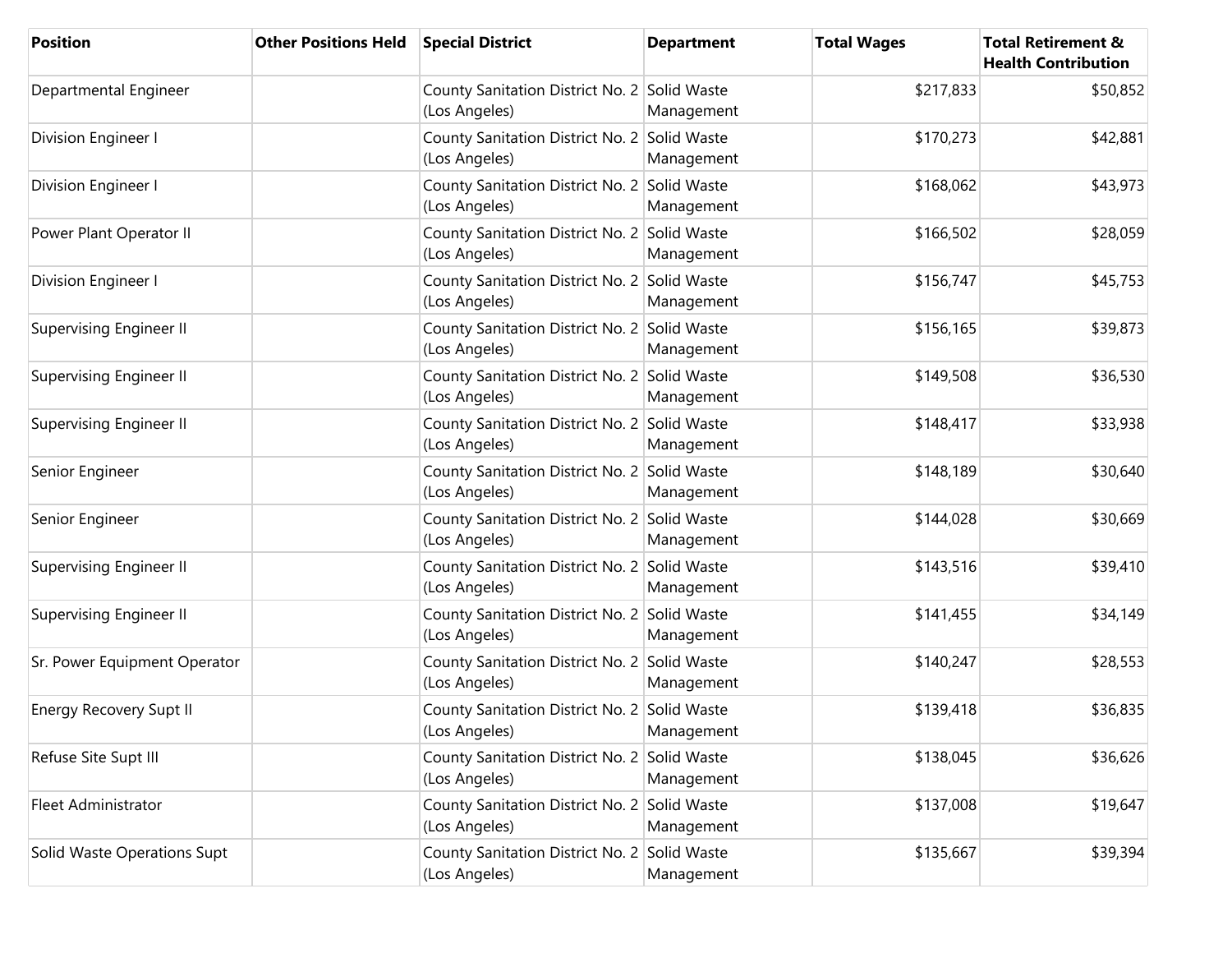| Senior Engineer                   | County Sanitation District No. 2 Solid Waste<br>(Los Angeles) | Management | \$135,450 | \$32,547 |
|-----------------------------------|---------------------------------------------------------------|------------|-----------|----------|
| Senior Power Plant Operator II    | County Sanitation District No. 2 Solid Waste<br>(Los Angeles) | Management | \$135,308 | \$31,122 |
| <b>Energy Recovery Supt II</b>    | County Sanitation District No. 2 Solid Waste<br>(Los Angeles) | Management | \$134,820 | \$41,287 |
| Senior Engineer                   | County Sanitation District No. 2 Solid Waste<br>(Los Angeles) | Management | \$134,096 | \$23,105 |
| Senior Engineer                   | County Sanitation District No. 2 Solid Waste<br>(Los Angeles) | Management | \$133,149 | \$31,995 |
| Senior Engineer                   | County Sanitation District No. 2 Solid Waste<br>(Los Angeles) | Management | \$133,149 | \$34,958 |
| Supv Energy Recovery Plant<br>Mtc | County Sanitation District No. 2 Solid Waste<br>(Los Angeles) | Management | \$133,127 | \$29,183 |
| Senior Engineer                   | County Sanitation District No. 2 Solid Waste<br>(Los Angeles) | Management | \$132,519 | \$35,836 |
| Senior Engineer                   | County Sanitation District No. 2 Solid Waste<br>(Los Angeles) | Management | \$131,349 | \$32,570 |
| Senior Engineer                   | County Sanitation District No. 2 Solid Waste<br>(Los Angeles) | Management | \$131,349 | \$34,958 |
| Senior Power Plant Operator I     | County Sanitation District No. 2 Solid Waste<br>(Los Angeles) | Management | \$130,363 | \$29,921 |
| Senior Electrical & Instr Tech    | County Sanitation District No. 2 Solid Waste<br>(Los Angeles) | Management | \$129,576 | \$28,380 |
| <b>Energy Recovery Supt II</b>    | County Sanitation District No. 2 Solid Waste<br>(Los Angeles) | Management | \$129,570 | \$41,287 |
| Senior Electrical & Instr Tech    | County Sanitation District No. 2 Solid Waste<br>(Los Angeles) | Management | \$129,324 | \$20,744 |
| Power Plant Operator II           | County Sanitation District No. 2 Solid Waste<br>(Los Angeles) | Management | \$129,194 | \$28,958 |
| Senior Engineer                   | County Sanitation District No. 2 Solid Waste<br>(Los Angeles) | Management | \$128,756 | \$31,811 |
| Senior Engineer                   | County Sanitation District No. 2 Solid Waste<br>(Los Angeles) | Management | \$128,573 | \$23,202 |
| Senior Power Plant Operator I     | County Sanitation District No. 2 Solid Waste<br>(Los Angeles) | Management | \$128,513 | \$26,271 |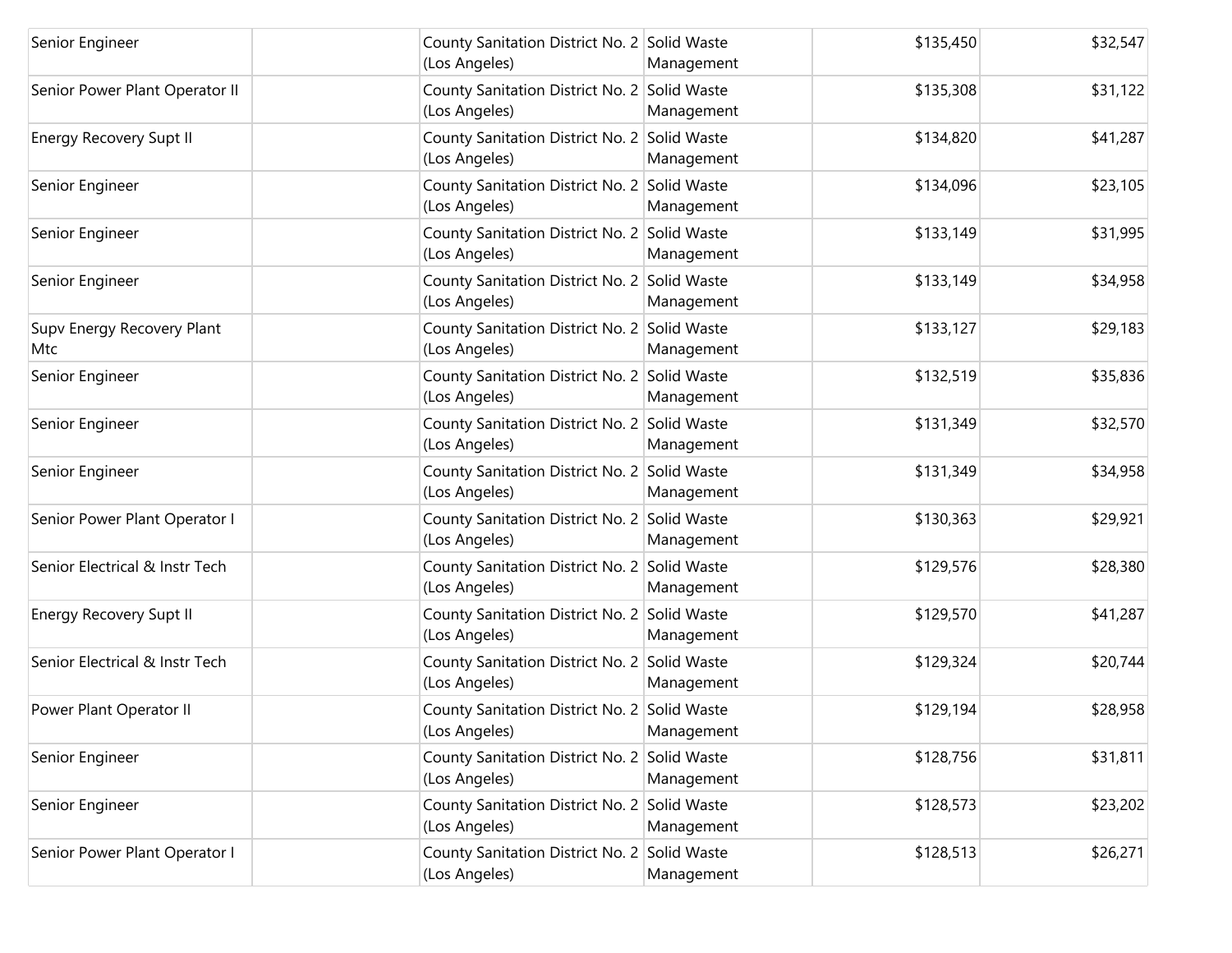| Senior Engineer                | County Sanitation District No. 2 Solid Waste<br>(Los Angeles) | Management | \$128,371 | \$30,052 |
|--------------------------------|---------------------------------------------------------------|------------|-----------|----------|
| Supv Electrical & Instr Repair | County Sanitation District No. 2 Solid Waste<br>(Los Angeles) | Management | \$128,096 | \$30,203 |
| Senior Power Plant Operator I  | County Sanitation District No. 2 Solid Waste<br>(Los Angeles) | Management | \$127,605 | \$26,993 |
| Senior Engineer                | County Sanitation District No. 2 Solid Waste<br>(Los Angeles) | Management | \$126,559 | \$24,823 |
| Senior Electrical & Instr Tech | County Sanitation District No. 2 Solid Waste<br>(Los Angeles) | Management | \$126,099 | \$26,121 |
| Senior Designer                | County Sanitation District No. 2 Solid Waste<br>(Los Angeles) | Management | \$125,638 | \$28,249 |
| Electrical & Instr Technician  | County Sanitation District No. 2 Solid Waste<br>(Los Angeles) | Management | \$125,505 | \$27,394 |
| Solid Waste Maintenance Supt   | County Sanitation District No. 2 Solid Waste<br>(Los Angeles) | Management | \$124,140 | \$37,229 |
| Senior Stationary Mechanic     | County Sanitation District No. 2 Solid Waste<br>(Los Angeles) | Management | \$123,031 | \$29,825 |
| Supv Electrical & Instr Repair | County Sanitation District No. 2 Solid Waste<br>(Los Angeles) | Management | \$122,526 | \$27,267 |
| Power Equipment Operator III   | County Sanitation District No. 2 Solid Waste<br>(Los Angeles) | Management | \$121,801 | \$28,562 |
| Power Plant Operator II        | County Sanitation District No. 2 Solid Waste<br>(Los Angeles) | Management | \$121,430 | \$27,149 |
| Senior Electrical & Instr Tech | County Sanitation District No. 2 Solid Waste<br>(Los Angeles) | Management | \$121,320 | \$29,776 |
| Sr. Power Equipment Operator   | County Sanitation District No. 2 Solid Waste<br>(Los Angeles) | Management | \$120,743 | \$23,707 |
| Senior Power Plant Operator II | County Sanitation District No. 2 Solid Waste<br>(Los Angeles) | Management | \$120,603 | \$20,155 |
| Sr. Power Equipment Operator   | County Sanitation District No. 2 Solid Waste<br>(Los Angeles) | Management | \$119,772 | \$30,629 |
| Senior Stationary Mechanic     | County Sanitation District No. 2 Solid Waste<br>(Los Angeles) | Management | \$118,890 | \$18,379 |
| Senior Electrical & Instr Tech | County Sanitation District No. 2 Solid Waste<br>(Los Angeles) | Management | \$118,835 | \$29,367 |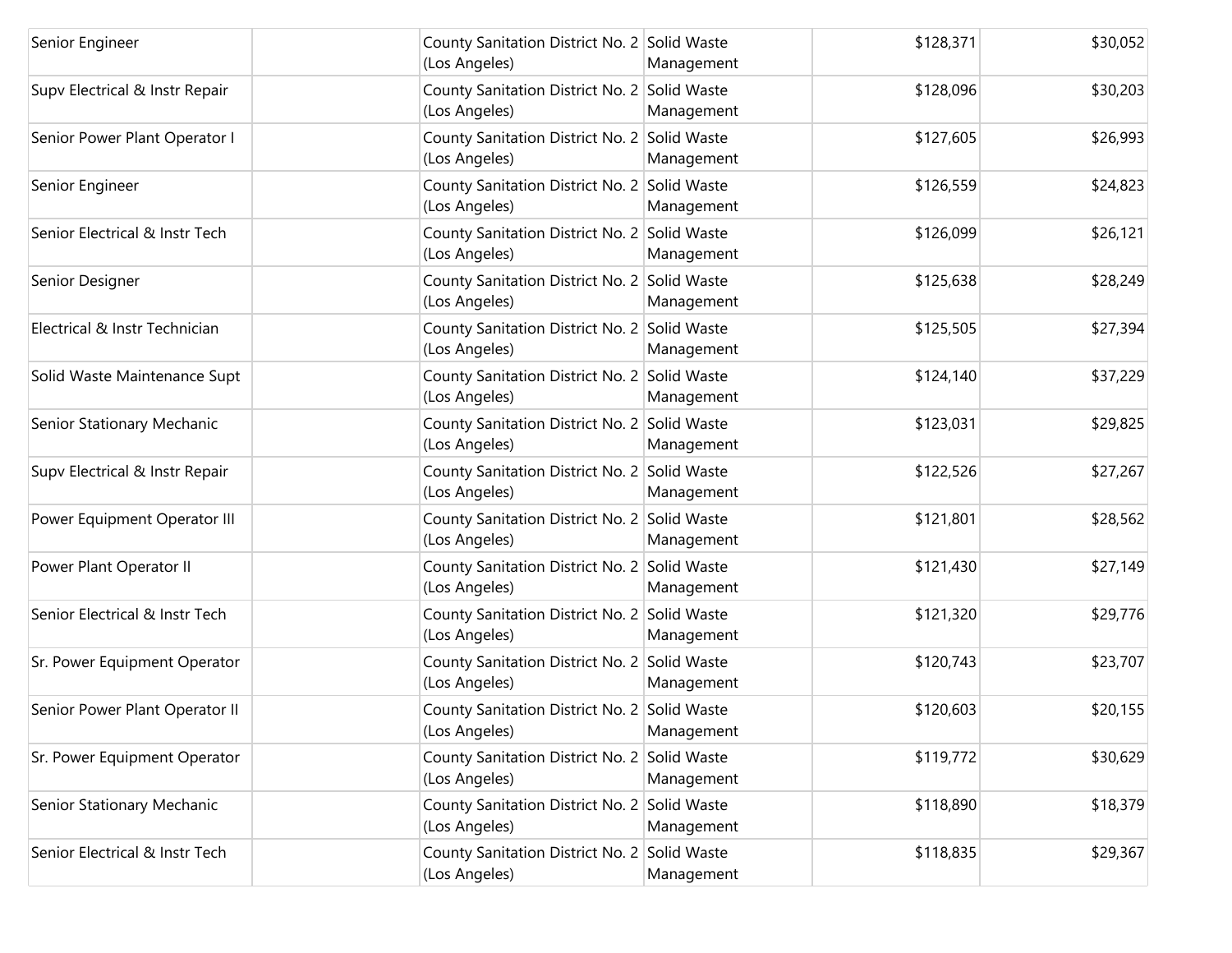| Refuse Site Superintendent I     | County Sanitation District No. 2 Solid Waste<br>(Los Angeles) | Management | \$118,824 | \$34,833 |
|----------------------------------|---------------------------------------------------------------|------------|-----------|----------|
| Senior Power Plant Operator I    | County Sanitation District No. 2 Solid Waste<br>(Los Angeles) | Management | \$118,596 | \$31,680 |
| Senior Power Plant Operator I    | County Sanitation District No. 2 Solid Waste<br>(Los Angeles) | Management | \$118,460 | \$25,741 |
| <b>Engineering Associate III</b> | County Sanitation District No. 2 Solid Waste<br>(Los Angeles) | Management | \$118,410 | \$34,003 |
| Senior Electrical & Instr Tech   | County Sanitation District No. 2 Solid Waste<br>(Los Angeles) | Management | \$117,830 | \$30,748 |
| Senior Power Plant Operator I    | County Sanitation District No. 2 Solid Waste<br>(Los Angeles) | Management | \$117,691 | \$30,054 |
| Refuse Site Superintendent I     | County Sanitation District No. 2 Solid Waste<br>(Los Angeles) | Management | \$117,633 | \$34,837 |
| <b>Engineering Associate III</b> | County Sanitation District No. 2 Solid Waste<br>(Los Angeles) | Management | \$117,056 | \$31,529 |
| Civil Engineer                   | County Sanitation District No. 2 Solid Waste<br>(Los Angeles) | Management | \$116,747 | \$32,769 |
| Supervising Engineering Tech II  | County Sanitation District No. 2 Solid Waste<br>(Los Angeles) | Management | \$116,710 | \$28,048 |
| <b>Engineering Associate III</b> | County Sanitation District No. 2 Solid Waste<br>(Los Angeles) | Management | \$116,684 | \$26,128 |
| Electrical & Instr Technician    | County Sanitation District No. 2 Solid Waste<br>(Los Angeles) | Management | \$116,493 | \$27,469 |
| Mechanical Engineer              | County Sanitation District No. 2 Solid Waste<br>(Los Angeles) | Management | \$116,285 | \$20,804 |
| Electrical & Instr Technician    | County Sanitation District No. 2 Solid Waste<br>(Los Angeles) | Management | \$116,065 | \$29,546 |
| <b>Mechanical Engineer</b>       | County Sanitation District No. 2 Solid Waste<br>(Los Angeles) | Management | \$115,977 | \$32,471 |
| Power Plant Operator I           | County Sanitation District No. 2 Solid Waste<br>(Los Angeles) | Management | \$115,003 | \$27,060 |
| Mechanical Engineer              | County Sanitation District No. 2 Solid Waste<br>(Los Angeles) | Management | \$114,961 | \$31,636 |
| <b>Engineering Associate III</b> | County Sanitation District No. 2 Solid Waste<br>(Los Angeles) | Management | \$114,942 | \$21,801 |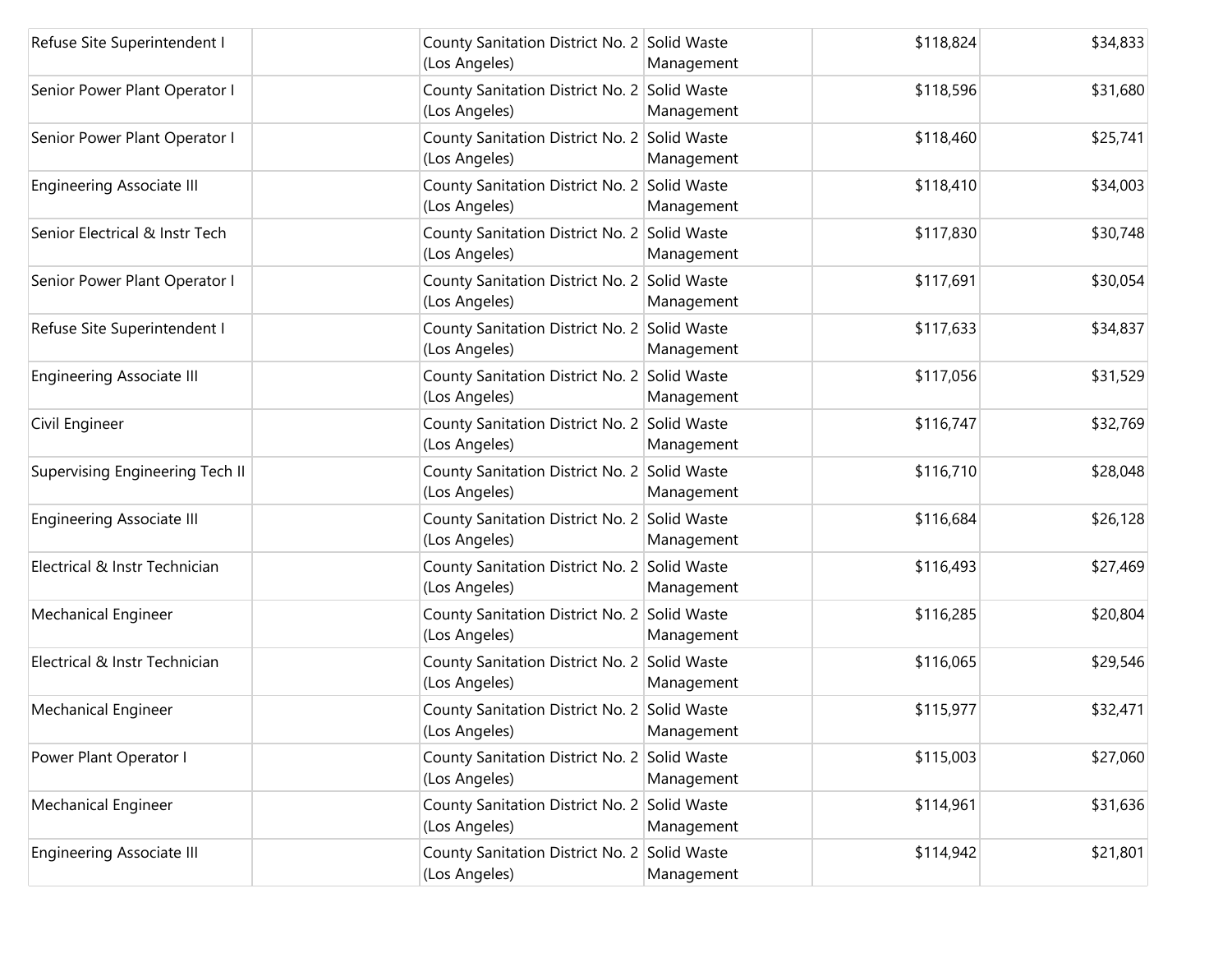| Power Plant Operator II                    | County Sanitation District No. 2 Solid Waste<br>(Los Angeles) | Management | \$114,156 | \$26,429 |
|--------------------------------------------|---------------------------------------------------------------|------------|-----------|----------|
| Civil Engineer                             | County Sanitation District No. 2 Solid Waste<br>(Los Angeles) | Management | \$112,903 | \$30,993 |
| Supervising Engineering Tech I             | County Sanitation District No. 2 Solid Waste<br>(Los Angeles) | Management | \$112,810 | \$18,866 |
| Power Equipment Operator III               | County Sanitation District No. 2 Solid Waste<br>(Los Angeles) | Management | \$112,767 | \$25,450 |
| <b>Engineering Associate III</b>           | County Sanitation District No. 2 Solid Waste<br>(Los Angeles) | Management | \$112,767 | \$20,710 |
| Power Plant Operator II                    | County Sanitation District No. 2 Solid Waste<br>(Los Angeles) | Management | \$112,584 | \$24,728 |
| Civil Engineer                             | County Sanitation District No. 2 Solid Waste<br>(Los Angeles) | Management | \$112,490 | \$31,998 |
| Power Plant Operator II                    | County Sanitation District No. 2 Solid Waste<br>(Los Angeles) | Management | \$112,480 | \$28,173 |
| Mechanical Engineer                        | County Sanitation District No. 2 Solid Waste<br>(Los Angeles) | Management | \$112,421 | \$20,582 |
| Mechanical Engineer                        | County Sanitation District No. 2 Solid Waste<br>(Los Angeles) | Management | \$112,421 | \$23,930 |
| Power Equipment Operator III               | County Sanitation District No. 2 Solid Waste<br>(Los Angeles) | Management | \$112,131 | \$27,675 |
| Power Plant Operator I                     | County Sanitation District No. 2 Solid Waste<br>(Los Angeles) | Management | \$112,114 | \$10,685 |
| Supervising Engineering Tech I             | County Sanitation District No. 2 Solid Waste<br>(Los Angeles) | Management | \$111,696 | \$24,781 |
| Supervising Engineering Tech II            | County Sanitation District No. 2 Solid Waste<br>(Los Angeles) | Management | \$111,497 | \$25,403 |
| Lead Facilities Maintenance<br>Mechanic    | County Sanitation District No. 2 Solid Waste<br>(Los Angeles) | Management | \$111,034 | \$29,170 |
| Heavy Equipment Supervisor                 | County Sanitation District No. 2 Solid Waste<br>(Los Angeles) | Management | \$110,840 | \$29,240 |
| Senior Electrical & Instr Tech             | County Sanitation District No. 2 Solid Waste<br>(Los Angeles) | Management | \$110,816 | \$25,748 |
| <b>Power Plant Operations</b><br>Assistant | County Sanitation District No. 2 Solid Waste<br>(Los Angeles) | Management | \$110,700 | \$27,687 |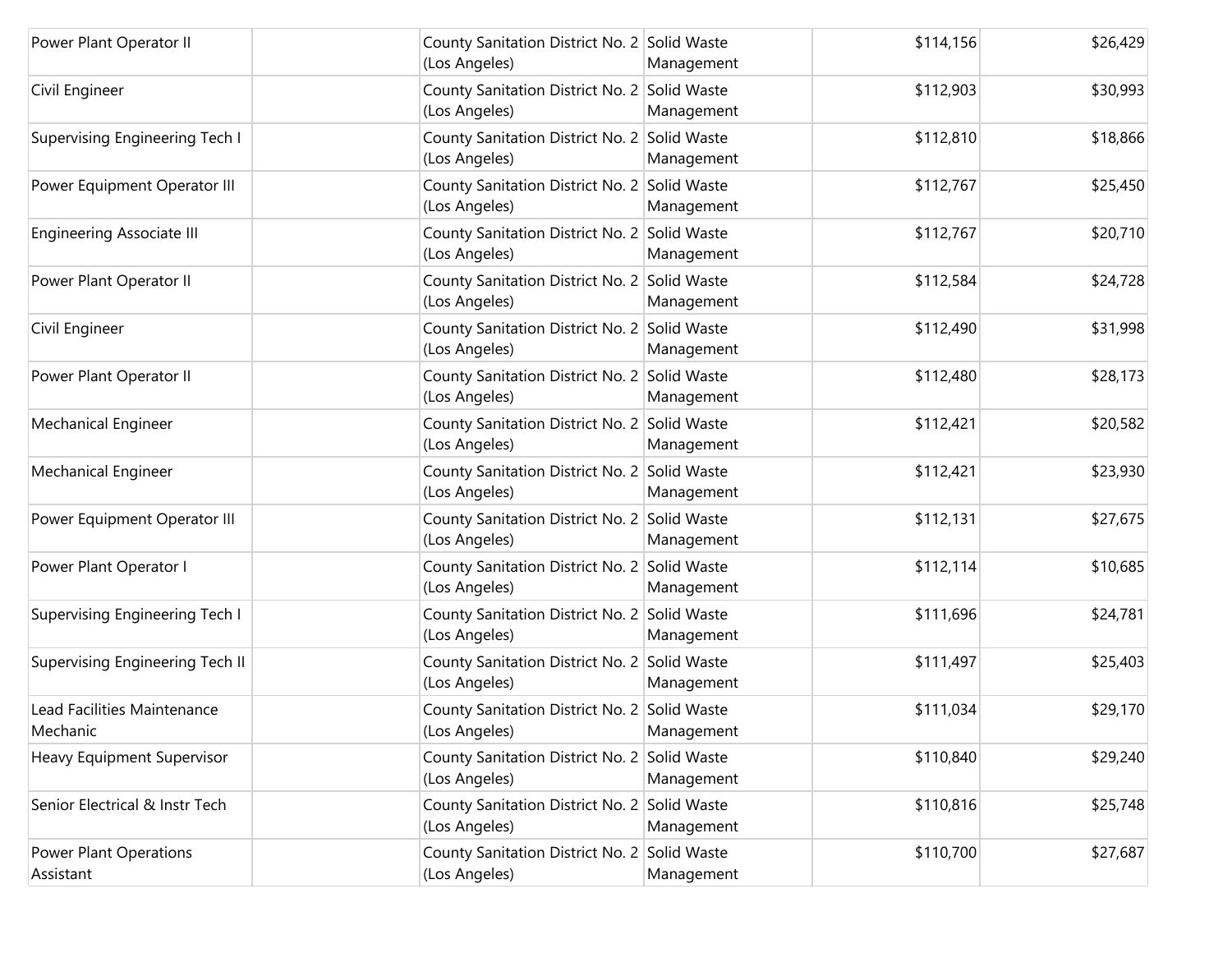| Power Plant Operator II          | County Sanitation District No. 2 Solid Waste<br>(Los Angeles) | Management | \$110,534 | \$25,952 |
|----------------------------------|---------------------------------------------------------------|------------|-----------|----------|
| Power Plant Operator II          | County Sanitation District No. 2 Solid Waste<br>(Los Angeles) | Management | \$109,890 | \$27,834 |
| <b>Engineering Associate III</b> | County Sanitation District No. 2 Solid Waste<br>(Los Angeles) | Management | \$109,851 | \$42,922 |
| Senior Power Plant Operator I    | County Sanitation District No. 2 Solid Waste<br>(Los Angeles) | Management | \$109,804 | \$28,419 |
| Electrical & Instr Technician    | County Sanitation District No. 2 Solid Waste<br>(Los Angeles) | Management | \$109,768 | \$18,554 |
| Power Equipment Operator III     | County Sanitation District No. 2 Solid Waste<br>(Los Angeles) | Management | \$109,652 | \$29,831 |
| Lead Heavy Equipment<br>Mechanic | County Sanitation District No. 2 Solid Waste<br>(Los Angeles) | Management | \$109,406 | \$32,305 |
| Senior Power Plant Operator II   | County Sanitation District No. 2 Solid Waste<br>(Los Angeles) | Management | \$108,984 | \$29,797 |
| Power Equipment Operator III     | County Sanitation District No. 2 Solid Waste<br>(Los Angeles) | Management | \$108,925 | \$24,803 |
| Power Equipment Operator III     | County Sanitation District No. 2 Solid Waste<br>(Los Angeles) | Management | \$108,715 | \$31,823 |
| Sr. Power Equipment Operator     | County Sanitation District No. 2 Solid Waste<br>(Los Angeles) | Management | \$108,703 | \$19,455 |
| Sr. Power Equipment Operator     | County Sanitation District No. 2 Solid Waste<br>(Los Angeles) | Management | \$108,530 | \$29,157 |
| <b>Engineering Associate III</b> | County Sanitation District No. 2 Solid Waste<br>(Los Angeles) | Management | \$107,774 | \$25,874 |
| <b>Stationary Mechanic</b>       | County Sanitation District No. 2 Solid Waste<br>(Los Angeles) | Management | \$107,762 | \$27,686 |
| Power Plant Operator I           | County Sanitation District No. 2 Solid Waste<br>(Los Angeles) | Management | \$107,270 | \$28,111 |
| <b>Stationary Mechanic</b>       | County Sanitation District No. 2 Solid Waste<br>(Los Angeles) | Management | \$106,313 | \$26,189 |
| Power Plant Operator II          | County Sanitation District No. 2 Solid Waste<br>(Los Angeles) | Management | \$106,215 | \$26,935 |
| Sr. Power Equipment Operator     | County Sanitation District No. 2 Solid Waste<br>(Los Angeles) | Management | \$105,990 | \$23,948 |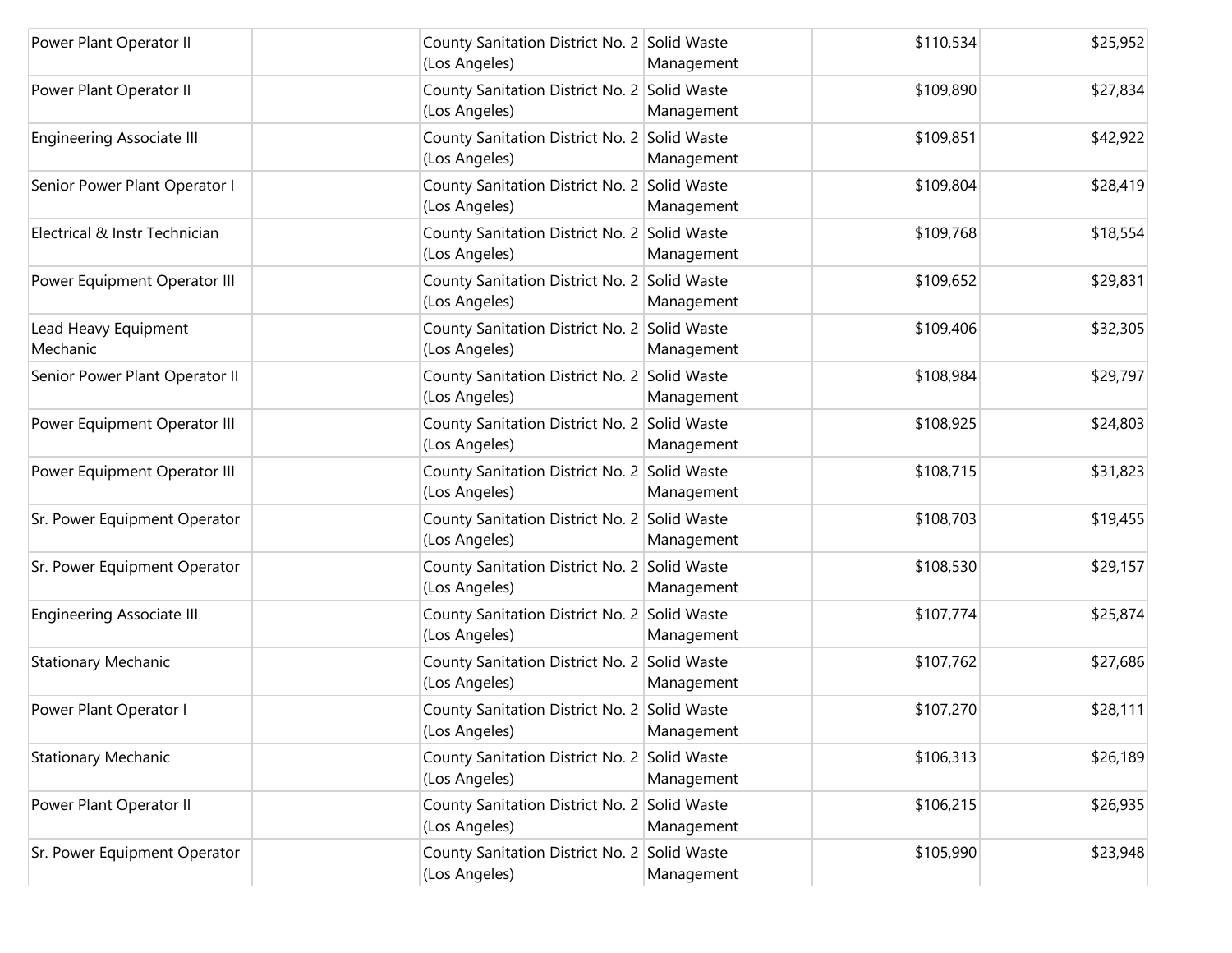| Solid Waste Operations Supv II             | County Sanitation District No. 2 Solid Waste<br>(Los Angeles) | Management | \$105,496 | \$30,559 |
|--------------------------------------------|---------------------------------------------------------------|------------|-----------|----------|
| Sr. Power Equipment Operator               | County Sanitation District No. 2 Solid Waste<br>(Los Angeles) | Management | \$105,126 | \$26,067 |
| Power Equipment Operator III               | County Sanitation District No. 2 Solid Waste<br>(Los Angeles) | Management | \$105,036 | \$28,256 |
| <b>Power Plant Operations</b><br>Assistant | County Sanitation District No. 2 Solid Waste<br>(Los Angeles) | Management | \$104,894 | \$26,351 |
| Senior Stationary Mechanic                 | County Sanitation District No. 2 Solid Waste<br>(Los Angeles) | Management | \$104,798 | \$28,338 |
| <b>Power Plant Operations</b><br>Assistant | County Sanitation District No. 2 Solid Waste<br>(Los Angeles) | Management | \$104,687 | \$22,692 |
| <b>Stationary Mechanic</b>                 | County Sanitation District No. 2 Solid Waste<br>(Los Angeles) | Management | \$104,284 | \$28,568 |
| Solid Waste Opers Coordinator              | County Sanitation District No. 2 Solid Waste<br>(Los Angeles) | Management | \$104,161 | \$28,753 |
| Supervising Engineering Tech I             | County Sanitation District No. 2 Solid Waste<br>(Los Angeles) | Management | \$103,820 | \$29,893 |
| Power Equipment Operator III               | County Sanitation District No. 2 Solid Waste<br>(Los Angeles) | Management | \$103,432 | \$19,277 |
| <b>Truck Driver</b>                        | County Sanitation District No. 2 Solid Waste<br>(Los Angeles) | Management | \$103,351 | \$16,304 |
| Senior Stationary Mechanic                 | County Sanitation District No. 2 Solid Waste<br>(Los Angeles) | Management | \$102,401 | \$24,817 |
| Heavy Equipment Mechanic                   | County Sanitation District No. 2 Solid Waste<br>(Los Angeles) | Management | \$102,004 | \$28,962 |
| Power Plant Operator II                    | County Sanitation District No. 2 Solid Waste<br>(Los Angeles) | Management | \$101,900 | \$28,547 |
| Solid Waste Maintenance Supv               | County Sanitation District No. 2 Solid Waste<br>(Los Angeles) | Management | \$101,670 | \$24,625 |
| Heavy Equipment Mechanic                   | County Sanitation District No. 2 Solid Waste<br>(Los Angeles) | Management | \$101,667 | \$25,464 |
| Power Plant Operator I                     | County Sanitation District No. 2 Solid Waste<br>(Los Angeles) | Management | \$101,387 | \$26,186 |
| Supervising Engineering Tech I             | County Sanitation District No. 2 Solid Waste<br>(Los Angeles) | Management | \$101,295 | \$31,663 |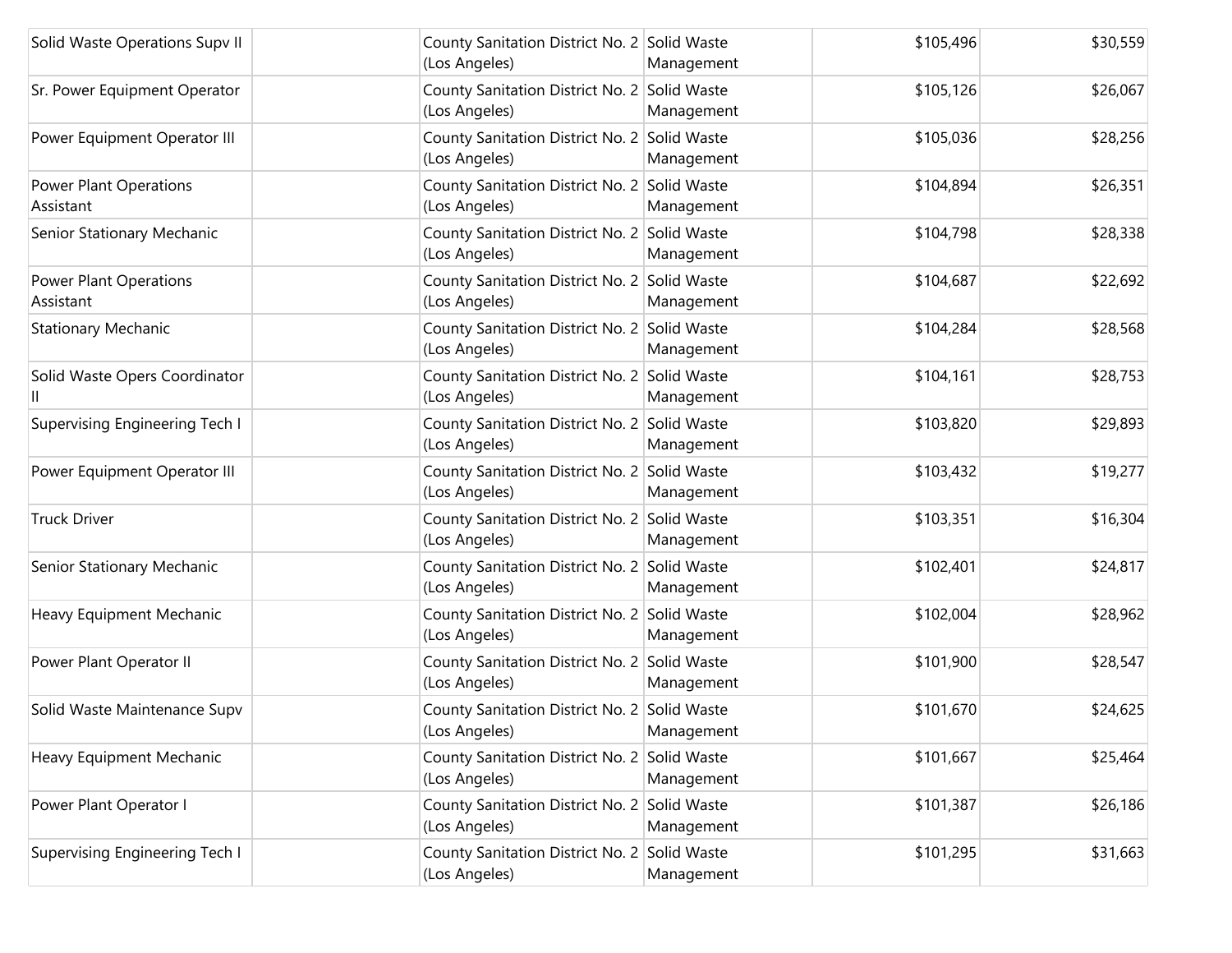| <b>Power Plant Operations</b><br>Assistant | County Sanitation District No. 2 Solid Waste<br>(Los Angeles) | Management | \$101,287 | \$21,978 |
|--------------------------------------------|---------------------------------------------------------------|------------|-----------|----------|
| Electrical & Instr Technician              | County Sanitation District No. 2 Solid Waste<br>(Los Angeles) | Management | \$100,971 | \$30,956 |
| Power Equipment Operator III               | County Sanitation District No. 2 Solid Waste<br>(Los Angeles) | Management | \$100,815 | \$29,487 |
| Power Plant Operator I                     | County Sanitation District No. 2 Solid Waste<br>(Los Angeles) | Management | \$100,760 | \$25,953 |
| Senior Power Plant Operator I              | County Sanitation District No. 2 Solid Waste<br>(Los Angeles) | Management | \$100,143 | \$26,874 |
| Power Equipment Operator III               | County Sanitation District No. 2 Solid Waste<br>(Los Angeles) | Management | \$100,105 | \$18,389 |
| Senior Engineering Technician              | County Sanitation District No. 2 Solid Waste<br>(Los Angeles) | Management | \$100,030 | \$19,207 |
| Power Plant Operator I                     | County Sanitation District No. 2 Solid Waste<br>(Los Angeles) | Management | \$99,558  | \$27,808 |
| Lead Facilities Maintenance<br>Mechanic    | County Sanitation District No. 2 Solid Waste<br>(Los Angeles) | Management | \$99,455  | \$25,094 |
| Power Equipment Operator III               | County Sanitation District No. 2 Solid Waste<br>(Los Angeles) | Management | \$99,441  | \$27,811 |
| Power Equipment Operator III               | County Sanitation District No. 2 Solid Waste<br>(Los Angeles) | Management | \$99,185  | \$28,952 |
| Survey Party Chief II                      | County Sanitation District No. 2 Solid Waste<br>(Los Angeles) | Management | \$98,781  | \$28,573 |
| Heavy Equipment Mechanic                   | County Sanitation District No. 2 Solid Waste<br>(Los Angeles) | Management | \$98,758  | \$30,669 |
| Supervising Engineering Tech I             | County Sanitation District No. 2 Solid Waste<br>(Los Angeles) | Management | \$98,579  | \$29,890 |
| <b>Environmental Planner III</b>           | County Sanitation District No. 2 Solid Waste<br>(Los Angeles) | Management | \$98,552  | \$46,916 |
| Power Equipment Operator III               | County Sanitation District No. 2 Solid Waste<br>(Los Angeles) | Management | \$98,500  | \$25,659 |
| Power Plant Operator I                     | County Sanitation District No. 2 Solid Waste<br>(Los Angeles) | Management | \$98,495  | \$25,676 |
| Power Equipment Operator III               | County Sanitation District No. 2 Solid Waste<br>(Los Angeles) | Management | \$97,689  | \$24,076 |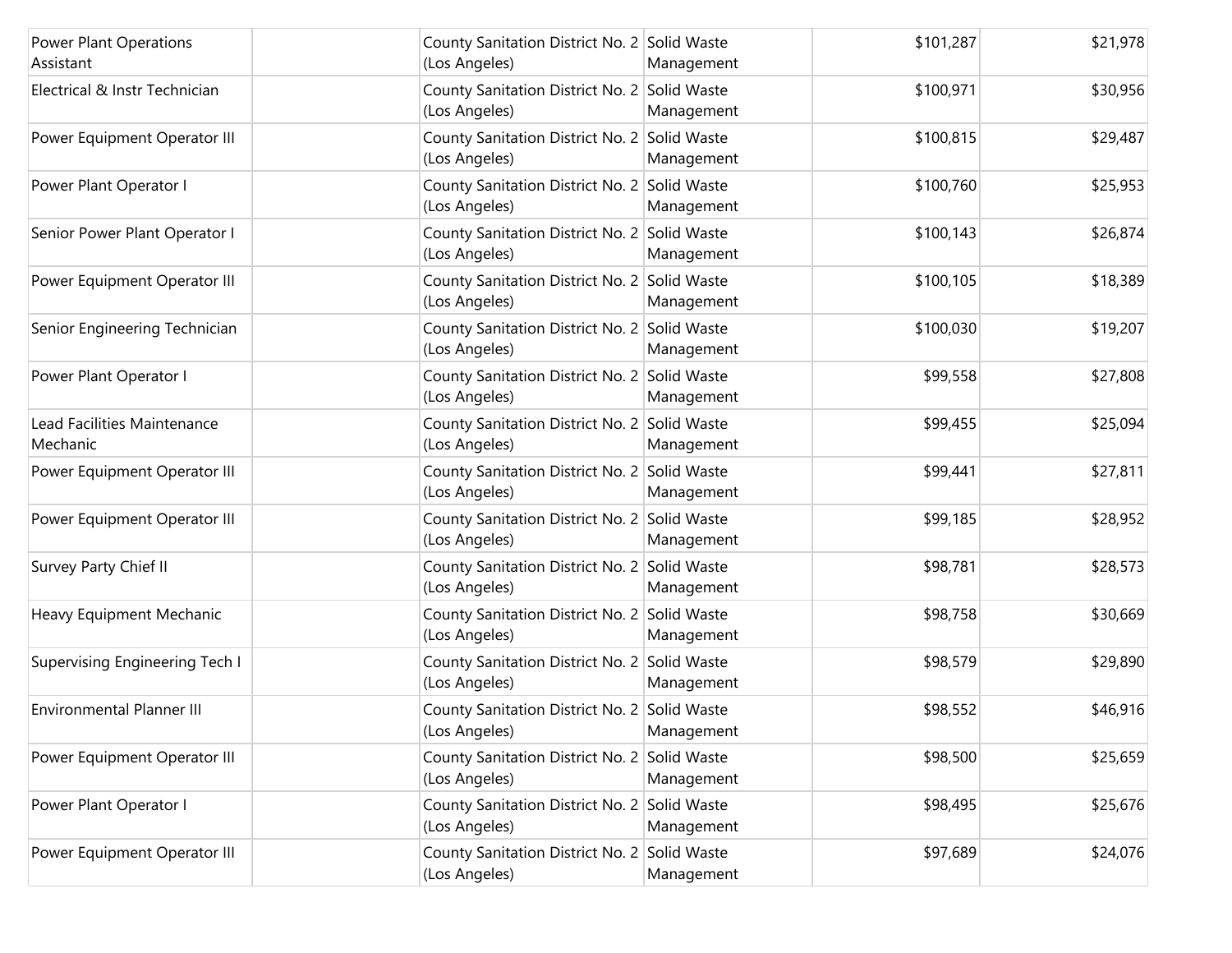| Solid Waste Opers Coordinator             | County Sanitation District No. 2 Solid Waste<br>(Los Angeles) | Management | \$97,158 | \$24,994 |
|-------------------------------------------|---------------------------------------------------------------|------------|----------|----------|
| Asset Management Technician               | County Sanitation District No. 2 Solid Waste<br>(Los Angeles) | Management | \$97,115 | \$27,083 |
| <b>Truck Driver</b>                       | County Sanitation District No. 2 Solid Waste<br>(Los Angeles) | Management | \$97,033 | \$27,152 |
| Land Survey Technician                    | County Sanitation District No. 2 Solid Waste<br>(Los Angeles) | Management | \$96,278 | \$23,908 |
| <b>Stationary Mechanic</b>                | County Sanitation District No. 2 Solid Waste<br>(Los Angeles) | Management | \$95,963 | \$26,415 |
| Power Equipment Operator III              | County Sanitation District No. 2 Solid Waste<br>(Los Angeles) | Management | \$95,234 | \$28,635 |
| Asset Management Technician               | County Sanitation District No. 2 Solid Waste<br>(Los Angeles) | Management | \$94,715 | \$30,044 |
| <b>Stationary Mechanic</b>                | County Sanitation District No. 2 Solid Waste<br>(Los Angeles) | Management | \$94,398 | \$23,879 |
| Solid Waste Opers Coordinator             | County Sanitation District No. 2 Solid Waste<br>(Los Angeles) | Management | \$94,155 | \$23,876 |
| Power Plant Operator I                    | County Sanitation District No. 2 Solid Waste<br>(Los Angeles) | Management | \$94,151 | \$27,292 |
| <b>Stationary Mechanic</b>                | County Sanitation District No. 2 Solid Waste<br>(Los Angeles) | Management | \$94,022 | \$26,677 |
| Supervising Engineering Tech I            | County Sanitation District No. 2 Solid Waste<br>(Los Angeles) | Management | \$94,005 | \$28,952 |
| Supervising Engineering Tech I            | County Sanitation District No. 2 Solid Waste<br>(Los Angeles) | Management | \$93,334 | \$23,889 |
| Senior Engineering Technician             | County Sanitation District No. 2 Solid Waste<br>(Los Angeles) | Management | \$93,267 | \$30,915 |
| <b>Facilities Maintenance</b><br>Mechanic | County Sanitation District No. 2 Solid Waste<br>(Los Angeles) | Management | \$92,613 | \$26,277 |
| Solid Waste Operations Supv II            | County Sanitation District No. 2 Solid Waste<br>(Los Angeles) | Management | \$92,566 | \$26,675 |
| Solid Waste Opers Coordinator<br>Ш        | County Sanitation District No. 2 Solid Waste<br>(Los Angeles) | Management | \$92,138 | \$27,311 |
| Power Plant Operator I                    | County Sanitation District No. 2 Solid Waste<br>(Los Angeles) | Management | \$92,095 | \$28,890 |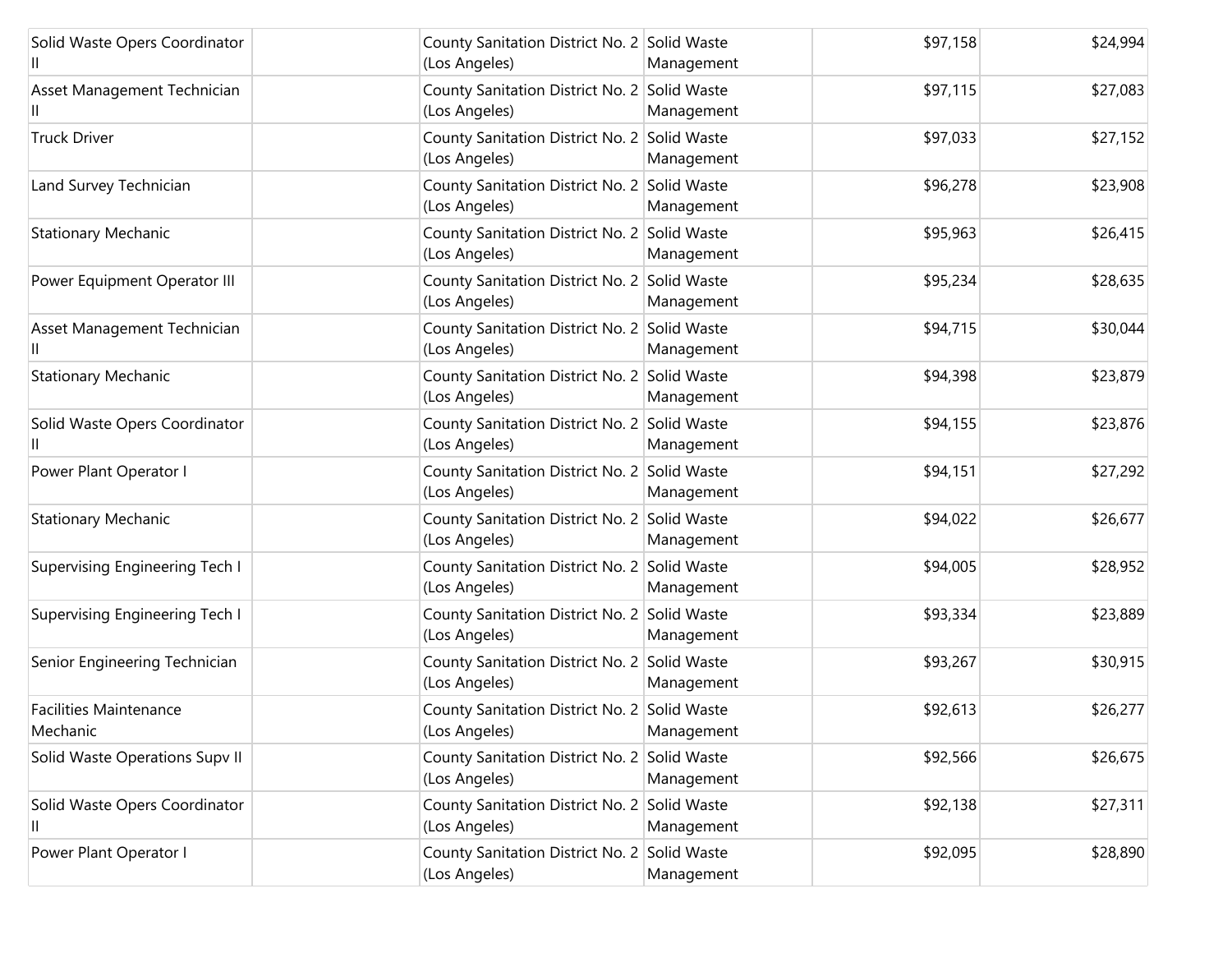| <b>Stationary Mechanic</b>                 | County Sanitation District No. 2 Solid Waste<br>(Los Angeles) | Management | \$91,725 | \$32,102 |
|--------------------------------------------|---------------------------------------------------------------|------------|----------|----------|
| <b>Stationary Mechanic</b>                 | County Sanitation District No. 2 Solid Waste<br>(Los Angeles) | Management | \$91,424 | \$30,323 |
| <b>Facilities Maintenance</b><br>Mechanic  | County Sanitation District No. 2 Solid Waste<br>(Los Angeles) | Management | \$91,264 | \$10,568 |
| Solid Waste Opers Coordinator              | County Sanitation District No. 2 Solid Waste<br>(Los Angeles) | Management | \$91,249 | \$22,926 |
| <b>Power Plant Operations</b><br>Assistant | County Sanitation District No. 2 Solid Waste<br>(Los Angeles) | Management | \$91,112 | \$22,590 |
| <b>Truck Driver</b>                        | County Sanitation District No. 2 Solid Waste<br>(Los Angeles) | Management | \$91,025 | \$27,054 |
| Heavy Equipment Mechanic                   | County Sanitation District No. 2 Solid Waste<br>(Los Angeles) | Management | \$90,943 | \$25,254 |
| <b>Power Plant Operations</b><br>Assistant | County Sanitation District No. 2 Solid Waste<br>(Los Angeles) | Management | \$90,564 | \$23,302 |
| <b>Truck Driver</b>                        | County Sanitation District No. 2 Solid Waste<br>(Los Angeles) | Management | \$90,428 | \$28,122 |
| <b>Truck Driver</b>                        | County Sanitation District No. 2 Solid Waste<br>(Los Angeles) | Management | \$90,246 | \$25,712 |
| Senior Engineering Technician              | County Sanitation District No. 2 Solid Waste<br>(Los Angeles) | Management | \$90,071 | \$24,466 |
| <b>Truck Driver</b>                        | County Sanitation District No. 2 Solid Waste<br>(Los Angeles) | Management | \$89,616 | \$26,966 |
| Engineering Technician III                 | County Sanitation District No. 2 Solid Waste<br>(Los Angeles) | Management | \$89,579 | \$28,298 |
| <b>Stationary Mechanic</b>                 | County Sanitation District No. 2 Solid Waste<br>(Los Angeles) | Management | \$89,281 | \$27,559 |
| <b>Truck Driver</b>                        | County Sanitation District No. 2 Solid Waste<br>(Los Angeles) | Management | \$89,271 | \$22,430 |
| Engineering Technician III                 | County Sanitation District No. 2 Solid Waste<br>(Los Angeles) | Management | \$88,526 | \$22,244 |
| Power Plant Operator I                     | County Sanitation District No. 2 Solid Waste<br>(Los Angeles) | Management | \$88,447 | \$27,816 |
| Power Plant Operator I                     | County Sanitation District No. 2 Solid Waste<br>(Los Angeles) | Management | \$88,403 | \$23,822 |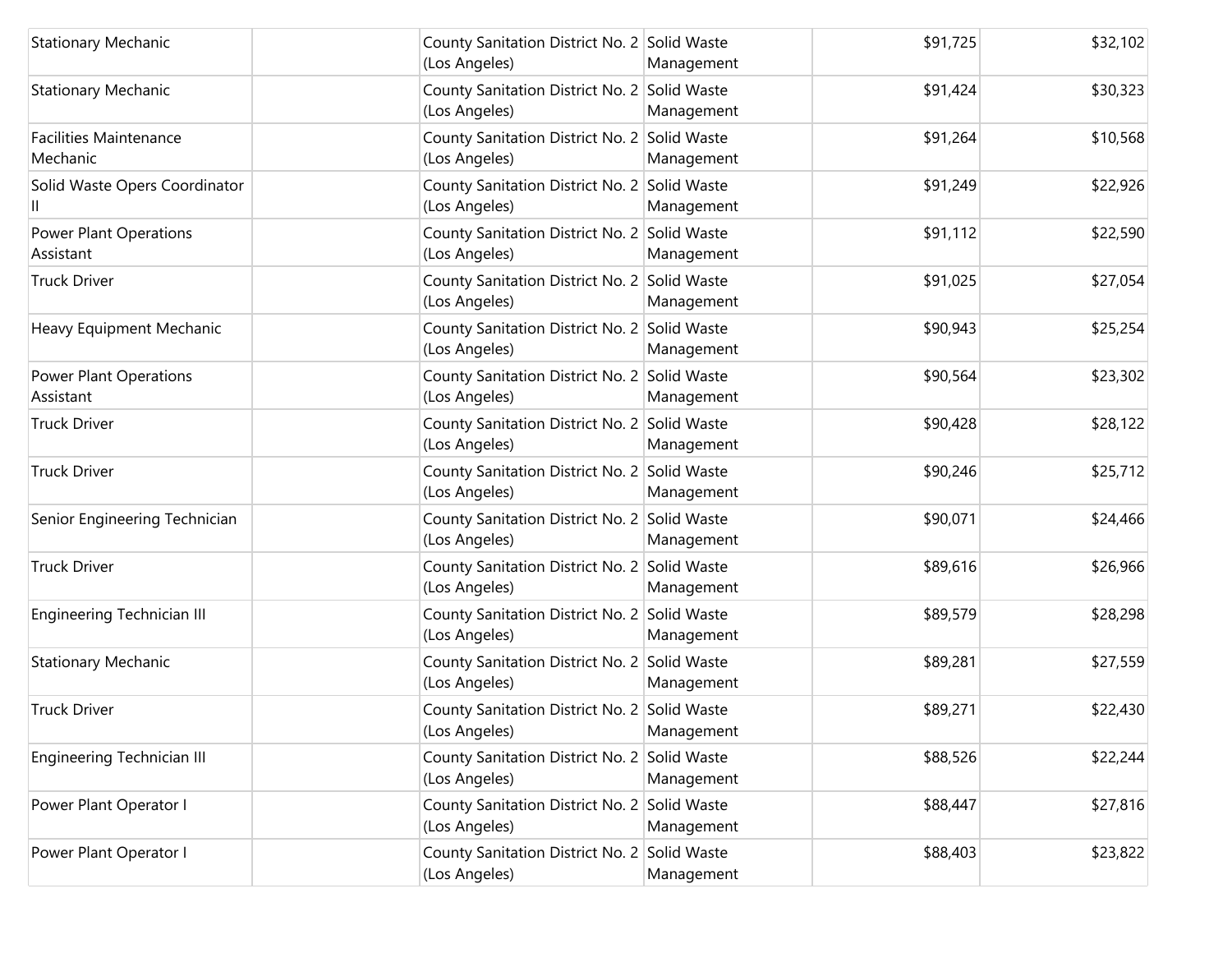| Senior Engineering Technician                   | County Sanitation District No. 2 Solid Waste<br>(Los Angeles) | Management | \$88,136 | \$17,726 |
|-------------------------------------------------|---------------------------------------------------------------|------------|----------|----------|
| <b>Stationary Mechanic</b>                      | County Sanitation District No. 2 Solid Waste<br>(Los Angeles) | Management | \$87,703 | \$27,468 |
| <b>Power Plant Operations</b><br>Assistant      | County Sanitation District No. 2 Solid Waste<br>(Los Angeles) | Management | \$87,575 | \$21,599 |
| Solid Waste Opers Coordinator                   | County Sanitation District No. 2 Solid Waste<br>(Los Angeles) | Management | \$87,466 | \$27,837 |
| <b>Engineering Technician III</b>               | County Sanitation District No. 2 Solid Waste<br>(Los Angeles) | Management | \$87,151 | \$25,874 |
| <b>Truck Driver</b>                             | County Sanitation District No. 2 Solid Waste<br>(Los Angeles) | Management | \$86,799 | \$25,105 |
| Electrical & Instr Technician                   | County Sanitation District No. 2 Solid Waste<br>(Los Angeles) | Management | \$86,645 | \$23,625 |
| <b>Stationary Mechanic App II</b>               | County Sanitation District No. 2 Solid Waste<br>(Los Angeles) | Management | \$86,589 | \$16,204 |
| Power Equipment Operator III                    | County Sanitation District No. 2 Solid Waste<br>(Los Angeles) | Management | \$86,543 | \$27,241 |
| <b>Truck Driver</b>                             | County Sanitation District No. 2 Solid Waste<br>(Los Angeles) | Management | \$86,357 | \$15,385 |
| Engineering Technician III                      | County Sanitation District No. 2 Solid Waste<br>(Los Angeles) | Management | \$85,875 | \$18,644 |
| Engineering Technician III                      | County Sanitation District No. 2 Solid Waste<br>(Los Angeles) | Management | \$85,523 | \$28,379 |
| <b>Truck Driver</b>                             | County Sanitation District No. 2 Solid Waste<br>(Los Angeles) | Management | \$85,471 | \$25,132 |
| Sr. Maintenance &<br><b>Construction Worker</b> | County Sanitation District No. 2 Solid Waste<br>(Los Angeles) | Management | \$85,303 | \$16,127 |
| <b>Stationary Mechanic</b>                      | County Sanitation District No. 2 Solid Waste<br>(Los Angeles) | Management | \$85,246 | \$27,125 |
| Drafting Technician III                         | County Sanitation District No. 2 Solid Waste<br>(Los Angeles) | Management | \$85,185 | \$30,604 |
| <b>Engineering Technician III</b>               | County Sanitation District No. 2 Solid Waste<br>(Los Angeles) | Management | \$85,002 | \$25,790 |
| Senior Weighscale Operator II                   | County Sanitation District No. 2 Solid Waste<br>(Los Angeles) | Management | \$84,679 | \$25,207 |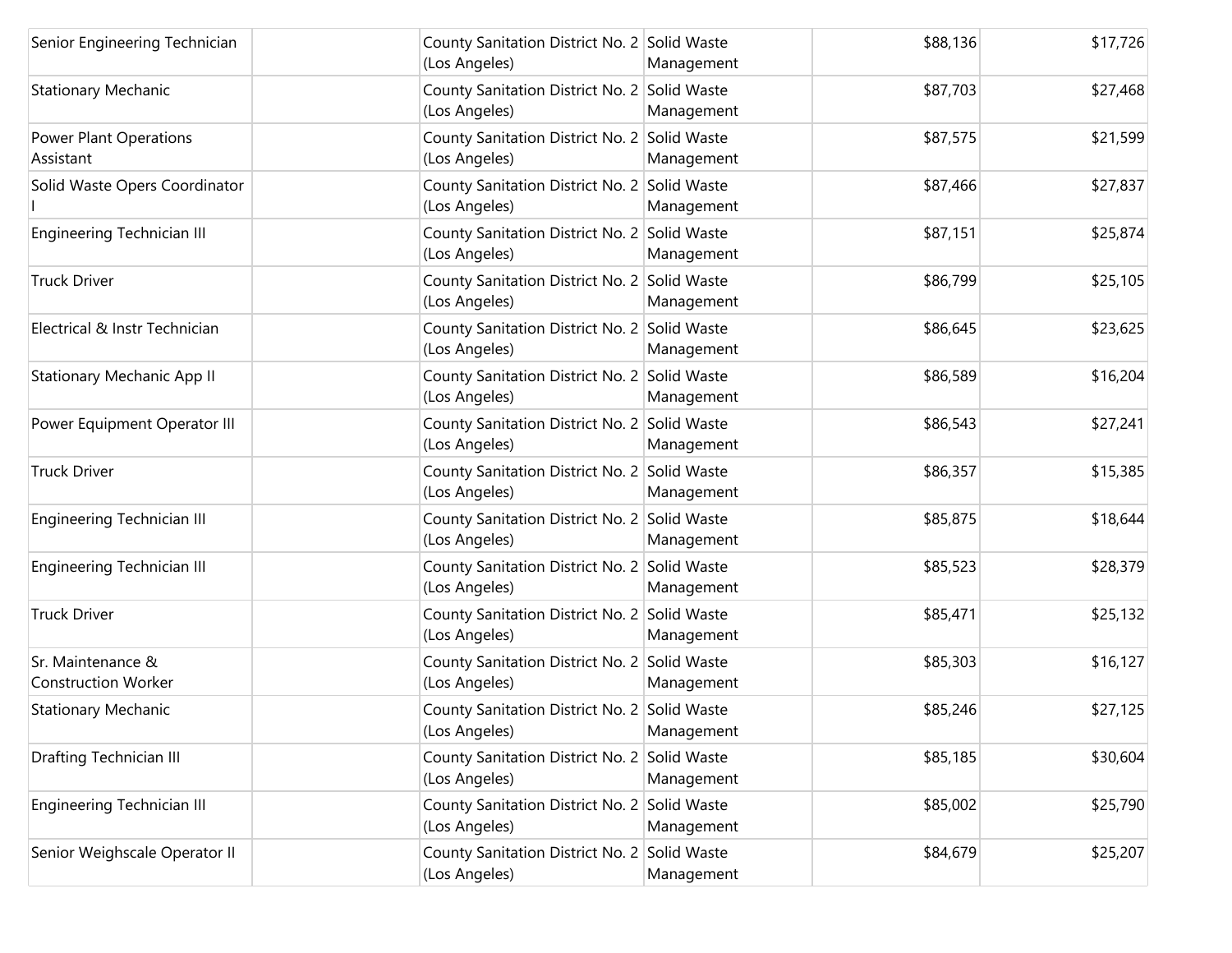| <b>Engineering Technician III</b>               | County Sanitation District No. 2 Solid Waste<br>(Los Angeles) | Management | \$83,976 | \$24,099 |
|-------------------------------------------------|---------------------------------------------------------------|------------|----------|----------|
| Power Plant Operator I                          | County Sanitation District No. 2 Solid Waste<br>(Los Angeles) | Management | \$83,870 | \$26,257 |
| Senior Weighscale Operator II                   | County Sanitation District No. 2 Solid Waste<br>(Los Angeles) | Management | \$83,709 | \$27,176 |
| Power Plant Crane Operator                      | County Sanitation District No. 2 Solid Waste<br>(Los Angeles) | Management | \$83,587 | \$26,706 |
| Senior Engineering Technician                   | County Sanitation District No. 2 Solid Waste<br>(Los Angeles) | Management | \$82,902 | \$17,490 |
| <b>Truck Driver</b>                             | County Sanitation District No. 2 Solid Waste<br>(Los Angeles) | Management | \$82,883 | \$26,252 |
| Senior Weighscale Operator I                    | County Sanitation District No. 2 Solid Waste<br>(Los Angeles) | Management | \$82,484 | \$21,440 |
| <b>Truck Driver</b>                             | County Sanitation District No. 2 Solid Waste<br>(Los Angeles) | Management | \$82,318 | \$26,873 |
| Lead Diesel Equip Mechanic                      | County Sanitation District No. 2 Solid Waste<br>(Los Angeles) | Management | \$81,666 | \$25,692 |
| <b>Power Plant Operations</b><br>Assistant      | County Sanitation District No. 2 Solid Waste<br>(Los Angeles) | Management | \$81,421 | \$22,344 |
| <b>Engineering Technician III</b>               | County Sanitation District No. 2 Solid Waste<br>(Los Angeles) | Management | \$79,398 | \$26,972 |
| <b>Engineering Technician III</b>               | County Sanitation District No. 2 Solid Waste<br>(Los Angeles) | Management | \$79,255 | \$25,715 |
| Sr. Maintenance &<br><b>Construction Worker</b> | County Sanitation District No. 2 Solid Waste<br>(Los Angeles) | Management | \$78,955 | \$27,772 |
| Warehouse Coordinator                           | County Sanitation District No. 2 Solid Waste<br>(Los Angeles) | Management | \$78,844 | \$25,453 |
| <b>Truck Driver</b>                             | County Sanitation District No. 2 Solid Waste<br>(Los Angeles) | Management | \$77,997 | \$9,359  |
| Engineering Technician III                      | County Sanitation District No. 2 Solid Waste<br>(Los Angeles) | Management | \$77,483 | \$27,433 |
| Sr. Maintenance &<br><b>Construction Worker</b> | County Sanitation District No. 2 Solid Waste<br>(Los Angeles) | Management | \$77,438 | \$27,770 |
| Weighscale Operator                             | County Sanitation District No. 2 Solid Waste<br>(Los Angeles) | Management | \$77,403 | \$25,395 |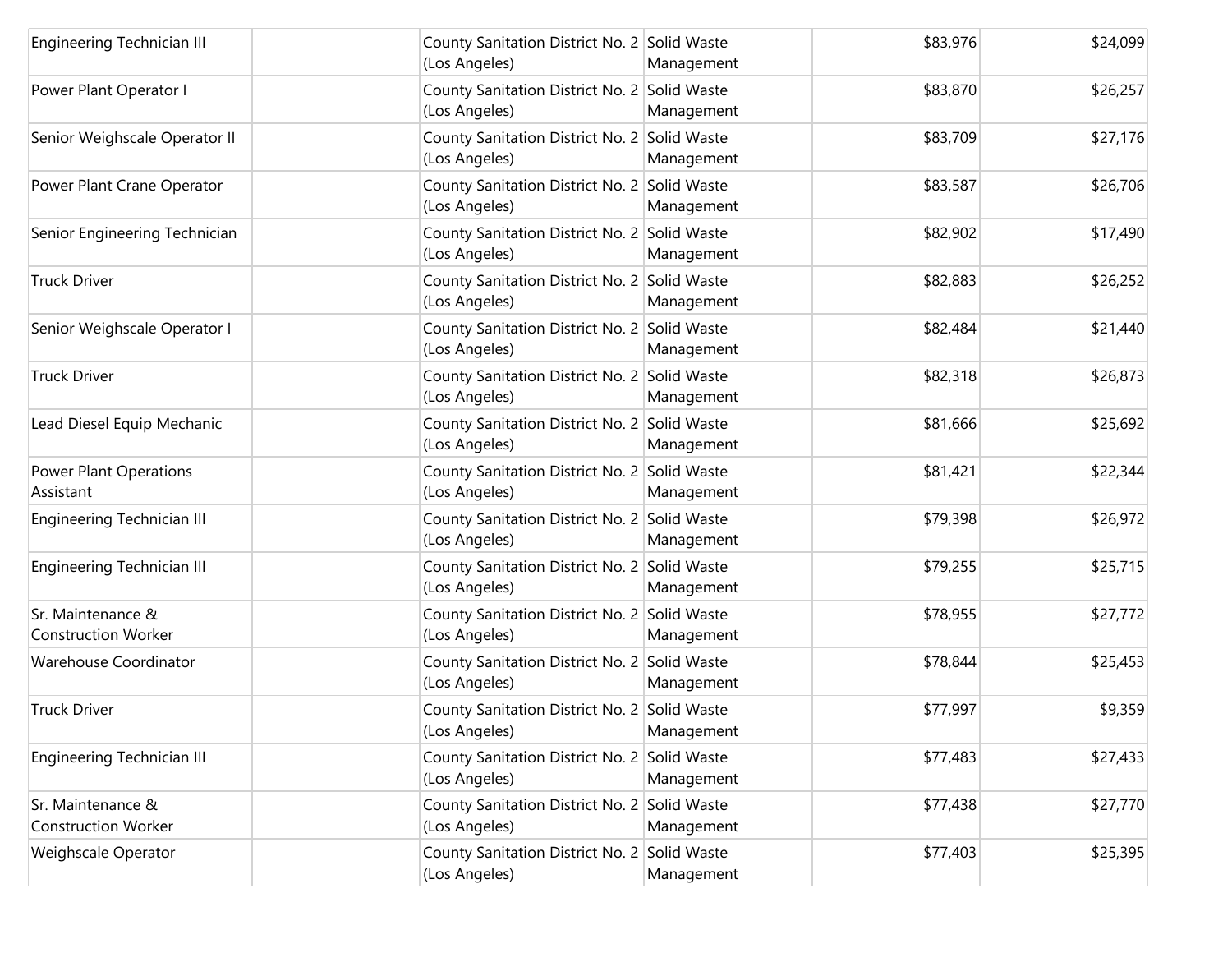| <b>Engineering Technician III</b>          | County Sanitation District No. 2 Solid Waste<br>(Los Angeles) | Management | \$77,282 | \$17,069 |
|--------------------------------------------|---------------------------------------------------------------|------------|----------|----------|
| Engineering Technician III                 | County Sanitation District No. 2 Solid Waste<br>(Los Angeles) | Management | \$77,027 | \$27,993 |
| <b>Engineering Technician III</b>          | County Sanitation District No. 2 Solid Waste<br>(Los Angeles) | Management | \$76,240 | \$38,106 |
| <b>Engineering Technician III</b>          | County Sanitation District No. 2 Solid Waste<br>(Los Angeles) | Management | \$76,240 | \$21,332 |
| Senior Engineer                            | County Sanitation District No. 2 Solid Waste<br>(Los Angeles) | Management | \$75,967 | \$22,292 |
| Engineering Technician III                 | County Sanitation District No. 2 Solid Waste<br>(Los Angeles) | Management | \$75,907 | \$22,671 |
| Engineering Technician III                 | County Sanitation District No. 2 Solid Waste<br>(Los Angeles) | Management | \$75,774 | \$28,398 |
| <b>Engineering Technician III</b>          | County Sanitation District No. 2 Solid Waste<br>(Los Angeles) | Management | \$75,447 | \$15,558 |
| Solid Waste Opers Coordinator              | County Sanitation District No. 2 Solid Waste<br>(Los Angeles) | Management | \$75,322 | \$10,089 |
| Lead Grounds Maintenance<br>Worker         | County Sanitation District No. 2 Solid Waste<br>(Los Angeles) | Management | \$75,036 | \$21,814 |
| Engineering Technician III                 | County Sanitation District No. 2 Solid Waste<br>(Los Angeles) | Management | \$74,867 | \$26,603 |
| <b>Customer Service Specialist</b>         | County Sanitation District No. 2 Solid Waste<br>(Los Angeles) | Management | \$74,748 | \$26,002 |
| <b>Engineering Technician III</b>          | County Sanitation District No. 2 Solid Waste<br>(Los Angeles) | Management | \$74,666 | \$22,079 |
| <b>Engineering Technician II</b>           | County Sanitation District No. 2 Solid Waste<br>(Los Angeles) | Management | \$73,387 | \$24,335 |
| <b>Power Plant Operations</b><br>Assistant | County Sanitation District No. 2 Solid Waste<br>(Los Angeles) | Management | \$73,225 | \$25,825 |
| Administrative Secretary                   | County Sanitation District No. 2 Solid Waste<br>(Los Angeles) | Management | \$73,130 | \$15,901 |
| <b>Grounds Maintenance</b><br>Coordinator  | County Sanitation District No. 2 Solid Waste<br>(Los Angeles) | Management | \$72,950 | \$25,375 |
| Senior Weighscale Operator II              | County Sanitation District No. 2 Solid Waste<br>(Los Angeles) | Management | \$72,937 | \$22,738 |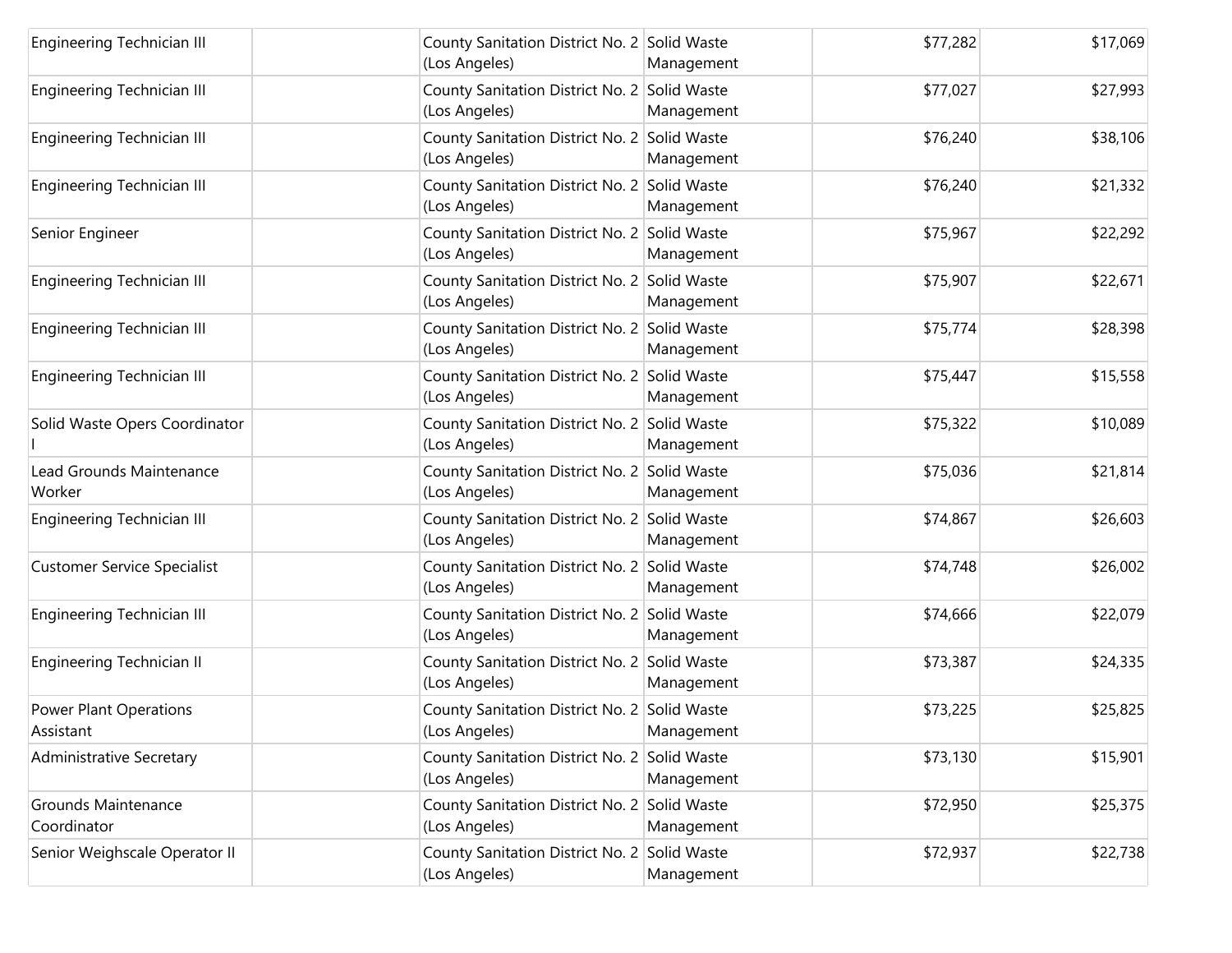| <b>Equipment Service Coordinator</b>            | County Sanitation District No. 2 Solid Waste<br>(Los Angeles) | Management | \$72,637 | \$23,802 |
|-------------------------------------------------|---------------------------------------------------------------|------------|----------|----------|
| Refuse Operations Helper                        | County Sanitation District No. 2 Solid Waste<br>(Los Angeles) | Management | \$72,379 | \$22,432 |
| Sr. Maintenance &<br><b>Construction Worker</b> | County Sanitation District No. 2 Solid Waste<br>(Los Angeles) | Management | \$72,351 | \$26,991 |
| Green Waste Operator II                         | County Sanitation District No. 2 Solid Waste<br>(Los Angeles) | Management | \$72,208 | \$21,385 |
| Maintenance & Construction<br>Worker II         | County Sanitation District No. 2 Solid Waste<br>(Los Angeles) | Management | \$72,029 | \$23,448 |
| Engineering Technician III                      | County Sanitation District No. 2 Solid Waste<br>(Los Angeles) | Management | \$71,647 | \$21,054 |
| Lead Grounds Maintenance<br>Worker              | County Sanitation District No. 2 Solid Waste<br>(Los Angeles) | Management | \$71,646 | \$23,566 |
| Administrative Aide I                           | County Sanitation District No. 2 Solid Waste<br>(Los Angeles) | Management | \$71,287 | \$20,971 |
| Engineering Technician III                      | County Sanitation District No. 2 Solid Waste<br>(Los Angeles) | Management | \$71,247 | \$25,965 |
| Senior Weighscale Operator I                    | County Sanitation District No. 2 Solid Waste<br>(Los Angeles) | Management | \$71,214 | \$15,510 |
| Maintenance & Construction<br>Worker II         | County Sanitation District No. 2 Solid Waste<br>(Los Angeles) | Management | \$70,200 | \$25,765 |
| Green Waste Operator II                         | County Sanitation District No. 2 Solid Waste<br>(Los Angeles) | Management | \$69,773 | \$24,227 |
| <b>Stationary Mechanic App II</b>               | County Sanitation District No. 2 Solid Waste<br>(Los Angeles) | Management | \$69,518 | \$14,174 |
| Engineering Technician II                       | County Sanitation District No. 2 Solid Waste<br>(Los Angeles) | Management | \$69,474 | \$9,850  |
| Equipment Service Worker II                     | County Sanitation District No. 2 Solid Waste<br>(Los Angeles) | Management | \$69,391 | \$25,441 |
| Equipment Service Worker II                     | County Sanitation District No. 2 Solid Waste<br>(Los Angeles) | Management | \$68,850 | \$22,833 |
| Green Waste Operator II                         | County Sanitation District No. 2 Solid Waste<br>(Los Angeles) | Management | \$68,614 | \$24,338 |
| Senior Weighscale Operator I                    | County Sanitation District No. 2 Solid Waste<br>(Los Angeles) | Management | \$68,582 | \$25,591 |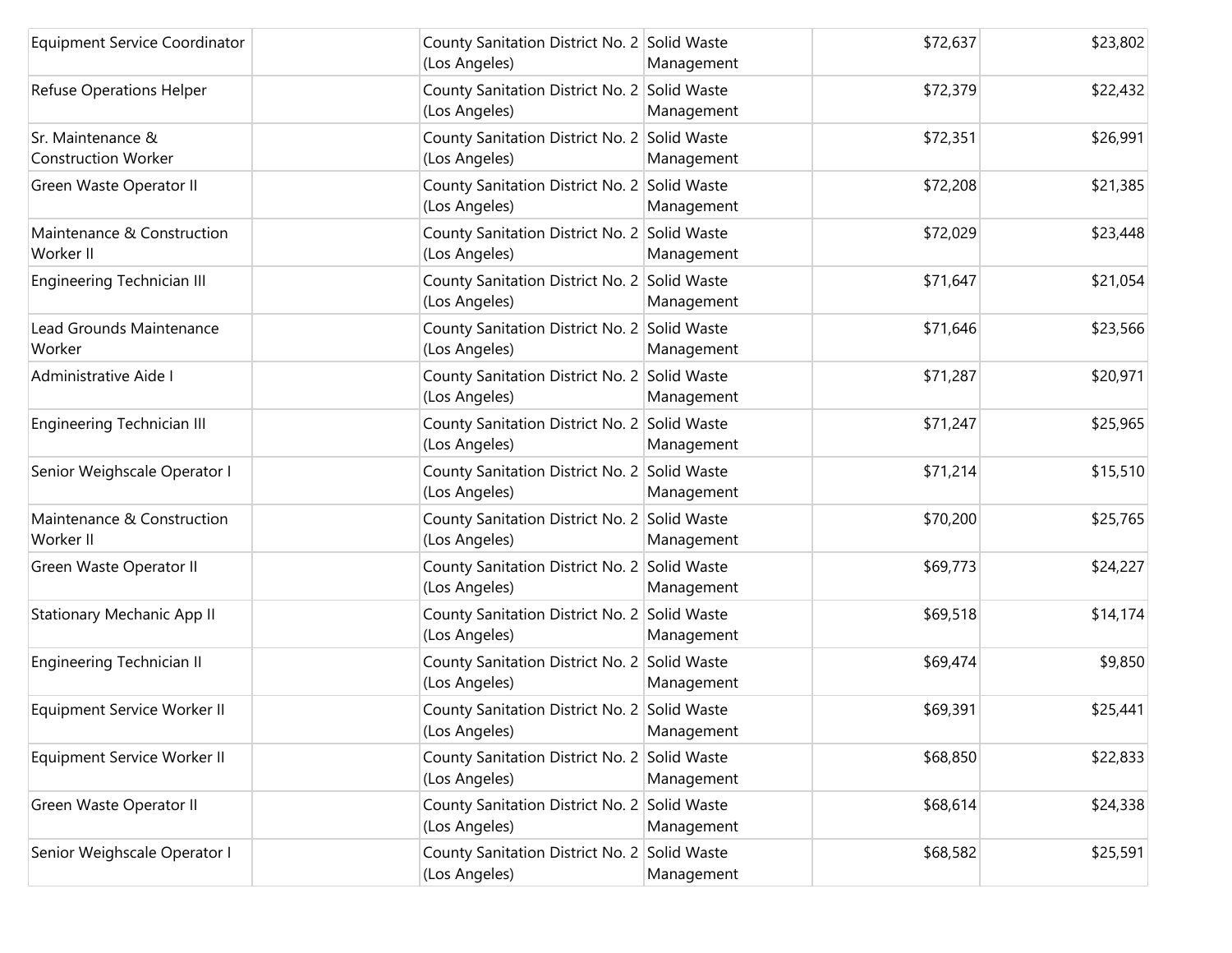| Equipment Service Worker II             | County Sanitation District No. 2 Solid Waste<br>(Los Angeles) | Management | \$68,482 | \$14,161 |
|-----------------------------------------|---------------------------------------------------------------|------------|----------|----------|
| Weighscale Operator                     | County Sanitation District No. 2 Solid Waste<br>(Los Angeles) | Management | \$68,472 | \$25,193 |
| Weighscale Operator                     | County Sanitation District No. 2 Solid Waste<br>(Los Angeles) | Management | \$67,686 | \$19,009 |
| Sr. Grounds Maintenance<br>Worker       | County Sanitation District No. 2 Solid Waste<br>(Los Angeles) | Management | \$67,679 | \$24,788 |
| <b>Equipment Service Coordinator</b>    | County Sanitation District No. 2 Solid Waste<br>(Los Angeles) | Management | \$67,426 | \$26,519 |
| Grounds Maintenance Worker              | County Sanitation District No. 2 Solid Waste<br>(Los Angeles) | Management | \$67,414 | \$20,761 |
| Sr. Grounds Maintenance<br>Worker       | County Sanitation District No. 2 Solid Waste<br>(Los Angeles) | Management | \$67,255 | \$20,991 |
| Maintenance & Construction<br>Worker II | County Sanitation District No. 2 Solid Waste<br>(Los Angeles) | Management | \$67,245 | \$24,631 |
| Senior Typist Clerk                     | County Sanitation District No. 2 Solid Waste<br>(Los Angeles) | Management | \$67,066 | \$21,723 |
| Maintenance & Construction<br>Worker II | County Sanitation District No. 2 Solid Waste<br>(Los Angeles) | Management | \$66,942 | \$26,621 |
| Sr. Heavy Equipment Mechanic            | County Sanitation District No. 2 Solid Waste<br>(Los Angeles) | Management | \$66,858 | \$20,621 |
| Refuse Site Attendant                   | County Sanitation District No. 2 Solid Waste<br>(Los Angeles) | Management | \$66,741 | \$13,945 |
| Maintenance & Construction<br>Worker II | County Sanitation District No. 2 Solid Waste<br>(Los Angeles) | Management | \$66,735 | \$24,380 |
| Refuse Site Attendant                   | County Sanitation District No. 2 Solid Waste<br>(Los Angeles) | Management | \$66,590 | \$21,075 |
| Green Waste Operator II                 | County Sanitation District No. 2 Solid Waste<br>(Los Angeles) | Management | \$66,097 | \$25,323 |
| Grounds Maintenance Worker<br>Ш         | County Sanitation District No. 2 Solid Waste<br>(Los Angeles) | Management | \$65,899 | \$19,819 |
| Refuse Site Attendant                   | County Sanitation District No. 2 Solid Waste<br>(Los Angeles) | Management | \$65,546 | \$25,093 |
| Weighscale Operator                     | County Sanitation District No. 2 Solid Waste<br>(Los Angeles) | Management | \$65,482 | \$14,718 |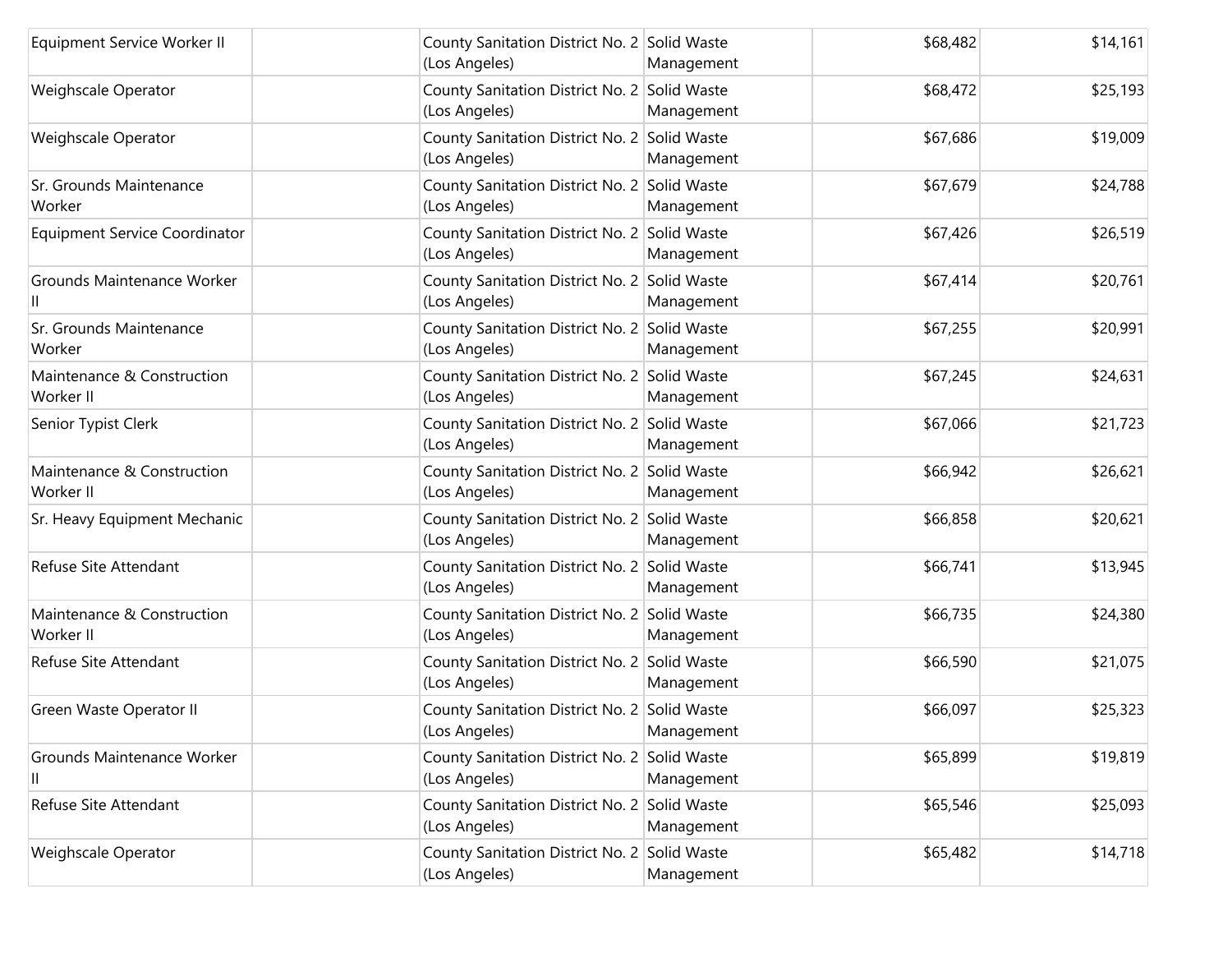| Equipment Service Worker II             | County Sanitation District No. 2 Solid Waste<br>(Los Angeles) | Management | \$65,473 | \$14,809 |
|-----------------------------------------|---------------------------------------------------------------|------------|----------|----------|
| Refuse Site Attendant                   | County Sanitation District No. 2 Solid Waste<br>(Los Angeles) | Management | \$64,691 | \$20,937 |
| Equipment Service Worker II             | County Sanitation District No. 2 Solid Waste<br>(Los Angeles) | Management | \$64,366 | \$24,857 |
| Sr. Grounds Maintenance<br>Worker       | County Sanitation District No. 2 Solid Waste<br>(Los Angeles) | Management | \$63,996 | \$24,797 |
| Equipment Service Worker II             | County Sanitation District No. 2 Solid Waste<br>(Los Angeles) | Management | \$63,595 | \$25,915 |
| Sr. Grounds Maintenance<br>Worker       | County Sanitation District No. 2 Solid Waste<br>(Los Angeles) | Management | \$63,543 | \$23,911 |
| Secretary II                            | County Sanitation District No. 2 Solid Waste<br>(Los Angeles) | Management | \$63,392 | \$23,448 |
| Grounds Maintenance Worker              | County Sanitation District No. 2 Solid Waste<br>(Los Angeles) | Management | \$63,084 | \$23,275 |
| Grounds Maintenance Worker              | County Sanitation District No. 2 Solid Waste<br>(Los Angeles) | Management | \$63,064 | \$13,744 |
| Sr. Grounds Maintenance<br>Worker       | County Sanitation District No. 2 Solid Waste<br>(Los Angeles) | Management | \$62,291 | \$24,563 |
| Maintenance & Construction<br>Worker II | County Sanitation District No. 2 Solid Waste<br>(Los Angeles) | Management | \$62,010 | \$25,009 |
| Equipment Service Worker II             | County Sanitation District No. 2 Solid Waste<br>(Los Angeles) | Management | \$61,516 | \$25,265 |
| <b>Stock Clerk</b>                      | County Sanitation District No. 2 Solid Waste<br>(Los Angeles) | Management | \$60,816 | \$19,630 |
| <b>Stock Clerk</b>                      | County Sanitation District No. 2 Solid Waste<br>(Los Angeles) | Management | \$60,805 | \$24,077 |
| Grounds Maintenance Worker<br>Ш         | County Sanitation District No. 2 Solid Waste<br>(Los Angeles) | Management | \$60,730 | \$20,370 |
| <b>Water Truck Driver</b>               | County Sanitation District No. 2 Solid Waste<br>(Los Angeles) | Management | \$59,594 | \$21,047 |
| Grounds Maintenance Worker<br>Ш         | County Sanitation District No. 2 Solid Waste<br>(Los Angeles) | Management | \$59,328 | \$23,280 |
| <b>Water Truck Driver</b>               | County Sanitation District No. 2 Solid Waste<br>(Los Angeles) | Management | \$59,291 | \$26,279 |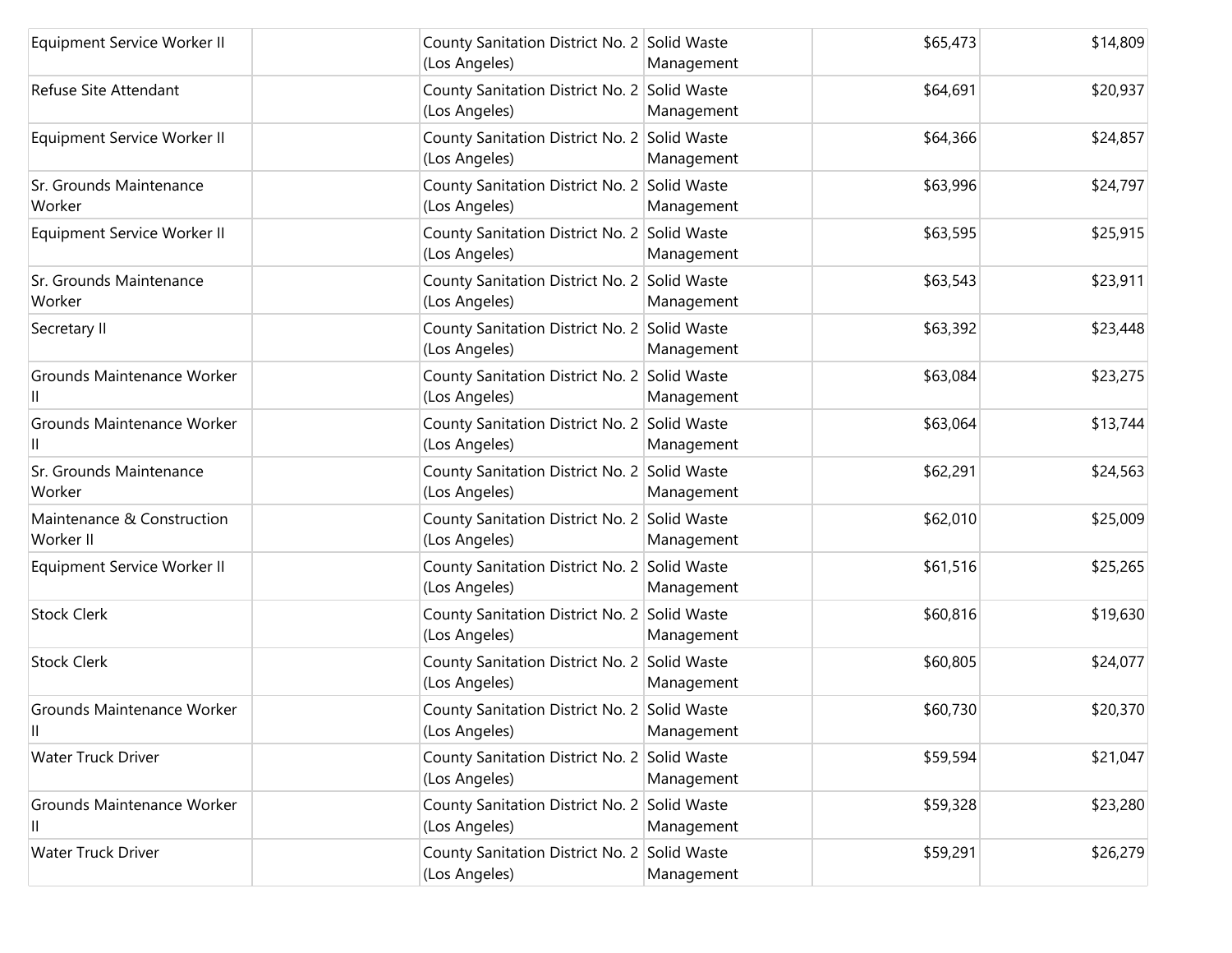| Water Truck Driver                 | County Sanitation District No. 2 Solid Waste<br>(Los Angeles) | Management | \$59,014 | \$23,348 |
|------------------------------------|---------------------------------------------------------------|------------|----------|----------|
| Senior Engineering Technician      | County Sanitation District No. 2 Solid Waste<br>(Los Angeles) | Management | \$58,916 | \$18,412 |
| <b>Stock Clerk</b>                 | County Sanitation District No. 2 Solid Waste<br>(Los Angeles) | Management | \$57,424 | \$25,038 |
| Customer Service Rep II            | County Sanitation District No. 2 Solid Waste<br>(Los Angeles) | Management | \$57,141 | \$23,614 |
| Lead Site Maintenance Worker       | County Sanitation District No. 2 Solid Waste<br>(Los Angeles) | Management | \$56,933 | \$12,624 |
| <b>Stock Clerk</b>                 | County Sanitation District No. 2 Solid Waste<br>(Los Angeles) | Management | \$56,244 | \$19,063 |
| <b>Stock Clerk</b>                 | County Sanitation District No. 2 Solid Waste<br>(Los Angeles) | Management | \$55,986 | \$24,064 |
| Senior Typist Clerk                | County Sanitation District No. 2 Solid Waste<br>(Los Angeles) | Management | \$55,893 | \$29,594 |
| Grounds Maintenance Worker I       | County Sanitation District No. 2 Solid Waste<br>(Los Angeles) | Management | \$55,231 | \$22,970 |
| <b>Typist Clerk II</b>             | County Sanitation District No. 2 Solid Waste<br>(Los Angeles) | Management | \$55,207 | \$21,051 |
| Lead Site Maintenance Worker       | County Sanitation District No. 2 Solid Waste<br>(Los Angeles) | Management | \$54,956 | \$22,107 |
| <b>Stock Clerk</b>                 | County Sanitation District No. 2 Solid Waste<br>(Los Angeles) | Management | \$54,927 | \$13,289 |
| Senior Typist Clerk                | County Sanitation District No. 2 Solid Waste<br>(Los Angeles) | Management | \$54,710 | \$13,711 |
| <b>Account Clerk II</b>            | County Sanitation District No. 2 Solid Waste<br>(Los Angeles) | Management | \$53,860 | \$16,185 |
| Intermediate Typist Clerk          | County Sanitation District No. 2 Solid Waste<br>(Los Angeles) | Management | \$52,938 | \$22,542 |
| Lead Grounds Maintenance<br>Worker | County Sanitation District No. 2 Solid Waste<br>(Los Angeles) | Management | \$52,630 | \$19,723 |
| Lead Site Maintenance Worker       | County Sanitation District No. 2 Solid Waste<br>(Los Angeles) | Management | \$52,567 | \$22,262 |
| General Services Worker II         | County Sanitation District No. 2 Solid Waste<br>(Los Angeles) | Management | \$50,749 | \$23,195 |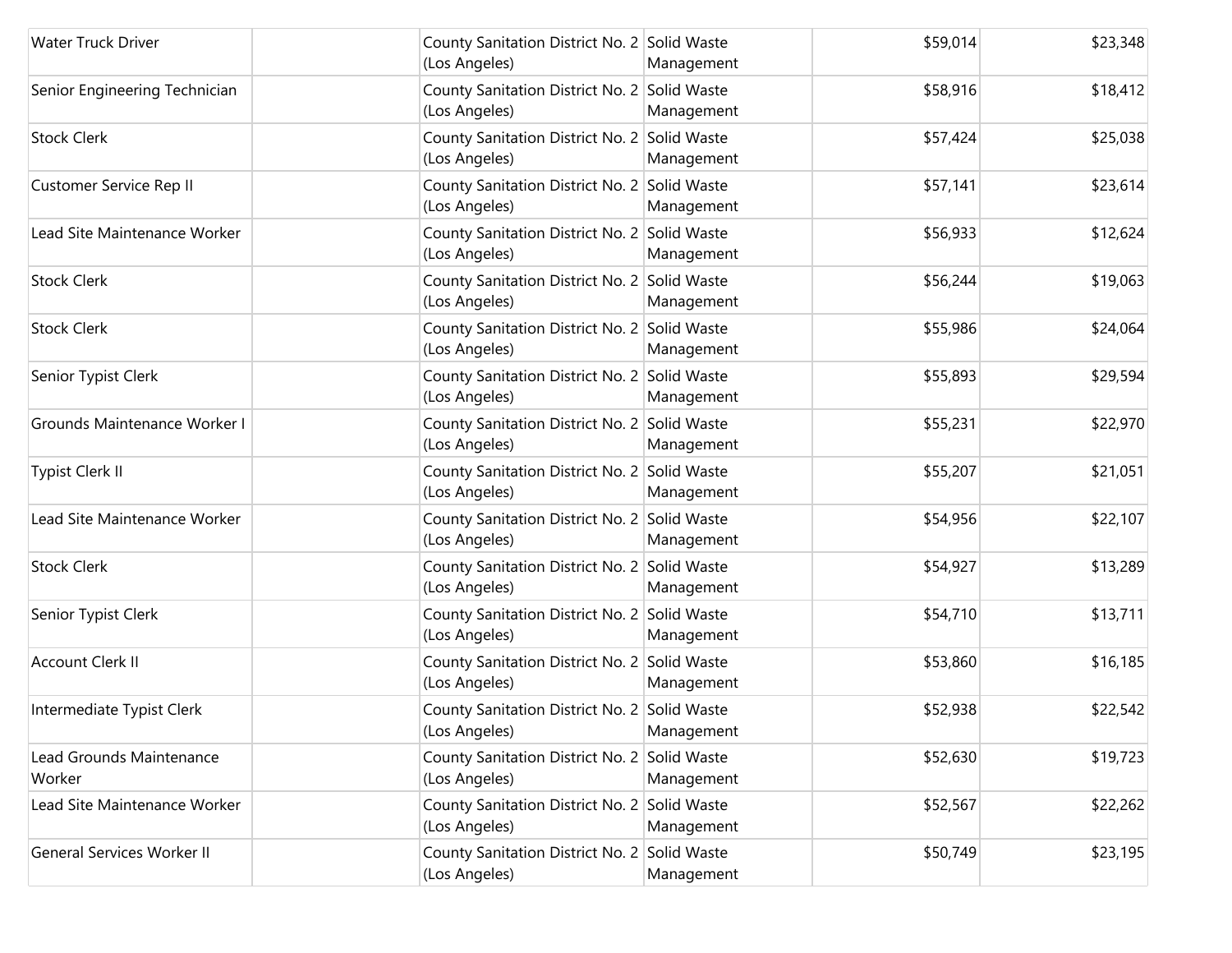| Welder                           | County Sanitation District No. 2 Solid Waste<br>(Los Angeles) | Management | \$49,765 | \$22,174 |
|----------------------------------|---------------------------------------------------------------|------------|----------|----------|
| Utility Equipment Operator II    | County Sanitation District No. 2 Solid Waste<br>(Los Angeles) | Management | \$49,635 | \$21,646 |
| Refuse Site Attendant            | County Sanitation District No. 2 Solid Waste<br>(Los Angeles) | Management | \$49,201 | \$13,536 |
| Utility Equipment Operator II    | County Sanitation District No. 2 Solid Waste<br>(Los Angeles) | Management | \$48,997 | \$21,741 |
| Refuse Site Attendant            | County Sanitation District No. 2 Solid Waste<br>(Los Angeles) | Management | \$48,792 | \$14,073 |
| Power Plant Operator II          | County Sanitation District No. 2 Solid Waste<br>(Los Angeles) | Management | \$41,220 | \$20,855 |
| Site Maintenance Worker III      | County Sanitation District No. 2 Solid Waste<br>(Los Angeles) | Management | \$40,744 | \$21,283 |
| Senior Electrical & Instr Tech   | County Sanitation District No. 2 Solid Waste<br>(Los Angeles) | Management | \$36,799 | \$10,033 |
| H-Site Maintenance Worker I      | County Sanitation District No. 2 Solid Waste<br>(Los Angeles) | Management | \$35,982 | \$10,439 |
| Weighscale Operator              | County Sanitation District No. 2 Solid Waste<br>(Los Angeles) | Management | \$32,737 | \$7,322  |
| Refuse Site Attendant            | County Sanitation District No. 2 Solid Waste<br>(Los Angeles) | Management | \$31,782 | \$14,293 |
| <b>Engineering Technician I</b>  | County Sanitation District No. 2 Solid Waste<br>(Los Angeles) | Management | \$29,332 | \$11,586 |
| Power Plant Operator II          | County Sanitation District No. 2 Solid Waste<br>(Los Angeles) | Management | \$26,394 | \$4,711  |
| Liquid Waste Disposal Attd       | County Sanitation District No. 2 Solid Waste<br>(Los Angeles) | Management | \$20,546 | \$6,604  |
| Equipment Service Worker II      | County Sanitation District No. 2 Solid Waste<br>(Los Angeles) | Management | \$20,392 | \$4,550  |
| Solid Waste Maintenance Supv     | County Sanitation District No. 2 Solid Waste<br>(Los Angeles) | Management | \$18,095 | \$5,850  |
| Student Employee                 | County Sanitation District No. 2 Solid Waste<br>(Los Angeles) | Management | \$17,665 | \$0      |
| <b>Engineering Associate III</b> | County Sanitation District No. 2 Solid Waste<br>(Los Angeles) | Management | \$17,638 | \$2,984  |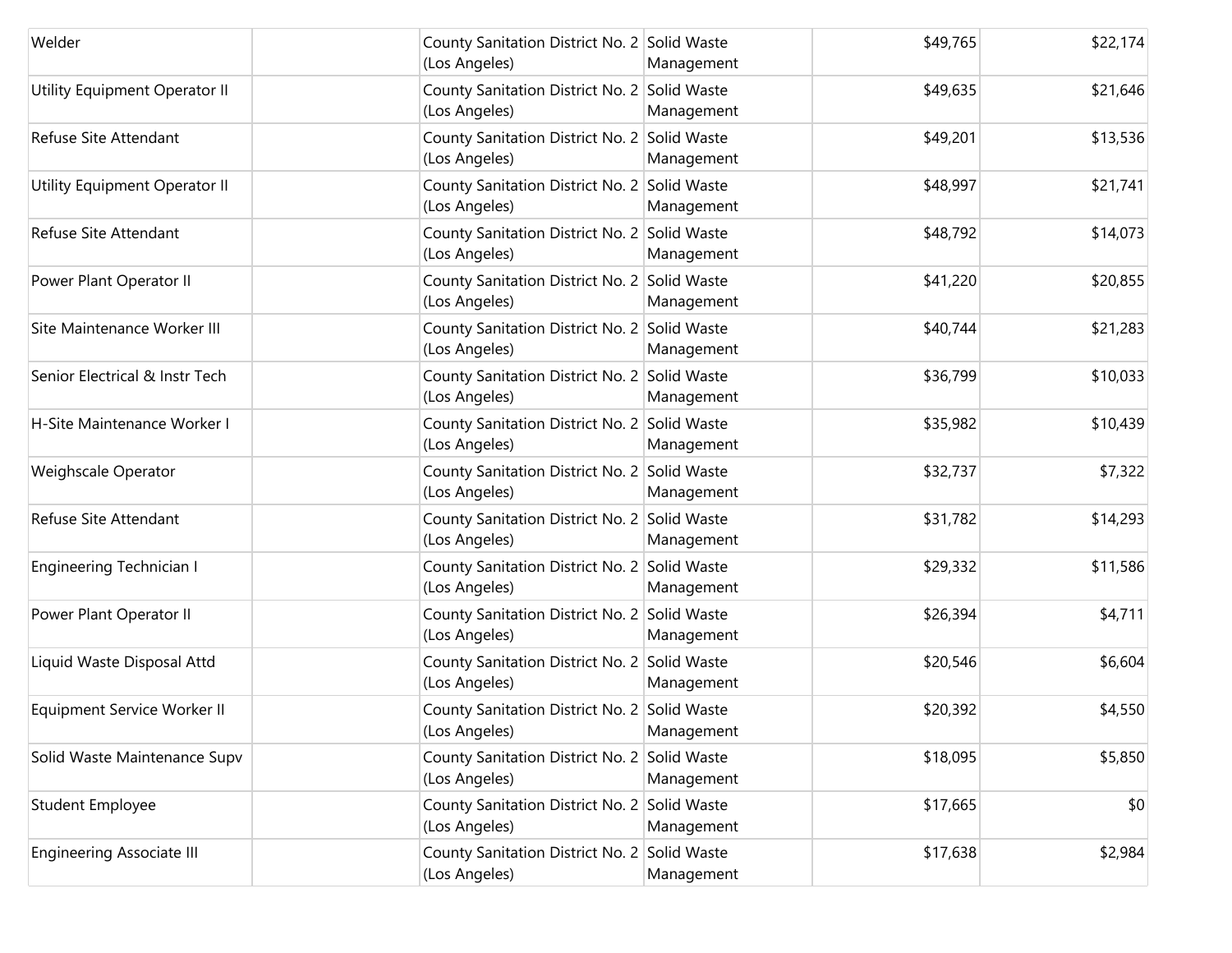| Power Equipment Operator III      | County Sanitation District No. 2 Solid Waste<br>(Los Angeles) | Management | \$11,006 | \$1,369  |
|-----------------------------------|---------------------------------------------------------------|------------|----------|----------|
| <b>Student Employee</b>           | County Sanitation District No. 2 Solid Waste<br>(Los Angeles) | Management | \$9,429  | \$0      |
| <b>Stationary Mechanic App II</b> | County Sanitation District No. 2 Solid Waste<br>(Los Angeles) | Management | \$8,316  | \$10,313 |
| Engineering Technician III        | County Sanitation District No. 2 Solid Waste<br>(Los Angeles) | Management | \$8,277  | \$1,493  |
| Utility Equipment Operator I      | County Sanitation District No. 2 Solid Waste<br>(Los Angeles) | Management | \$6,523  | \$3,028  |
| Lead Site Maintenance Worker      | County Sanitation District No. 2 Solid Waste<br>(Los Angeles) | Management | \$6,463  | \$5,407  |
| Utility Equipment Operator I      | County Sanitation District No. 2 Solid Waste<br>(Los Angeles) | Management | \$5,890  | \$1,409  |
| Utility Equipment Operator I      | County Sanitation District No. 2 Solid Waste<br>(Los Angeles) | Management | \$5,710  | \$525    |
| Utility Equipment Operator I      | County Sanitation District No. 2 Solid Waste<br>(Los Angeles) | Management | \$5,610  | \$2,502  |
| <b>Student Employee</b>           | County Sanitation District No. 2 Solid Waste<br>(Los Angeles) | Management | \$5,496  | \$0      |
| H-Site Maintenance Worker III     | County Sanitation District No. 2 Solid Waste<br>(Los Angeles) | Management | \$5,395  | \$1,005  |
| Utility Equipment Operator I      | County Sanitation District No. 2 Solid Waste<br>(Los Angeles) | Management | \$5,379  | \$3,030  |
| H-Site Maintenance Worker III     | County Sanitation District No. 2 Solid Waste<br>(Los Angeles) | Management | \$5,032  | \$1,005  |
| Lead Site Maintenance Worker      | County Sanitation District No. 2 Solid Waste<br>(Los Angeles) | Management | \$5,017  | \$1,730  |
| Utility Equipment Operator I      | County Sanitation District No. 2 Solid Waste<br>(Los Angeles) | Management | \$4,934  | \$2,588  |
| Lead Site Maintenance Worker      | County Sanitation District No. 2 Solid Waste<br>(Los Angeles) | Management | \$4,248  | \$516    |
| H-Site Maintenance Worker II      | County Sanitation District No. 2 Solid Waste<br>(Los Angeles) | Management | \$4,228  | \$1,005  |
| H-Site Maintenance Worker II      | County Sanitation District No. 2 Solid Waste<br>(Los Angeles) | Management | \$4,164  | \$1,005  |